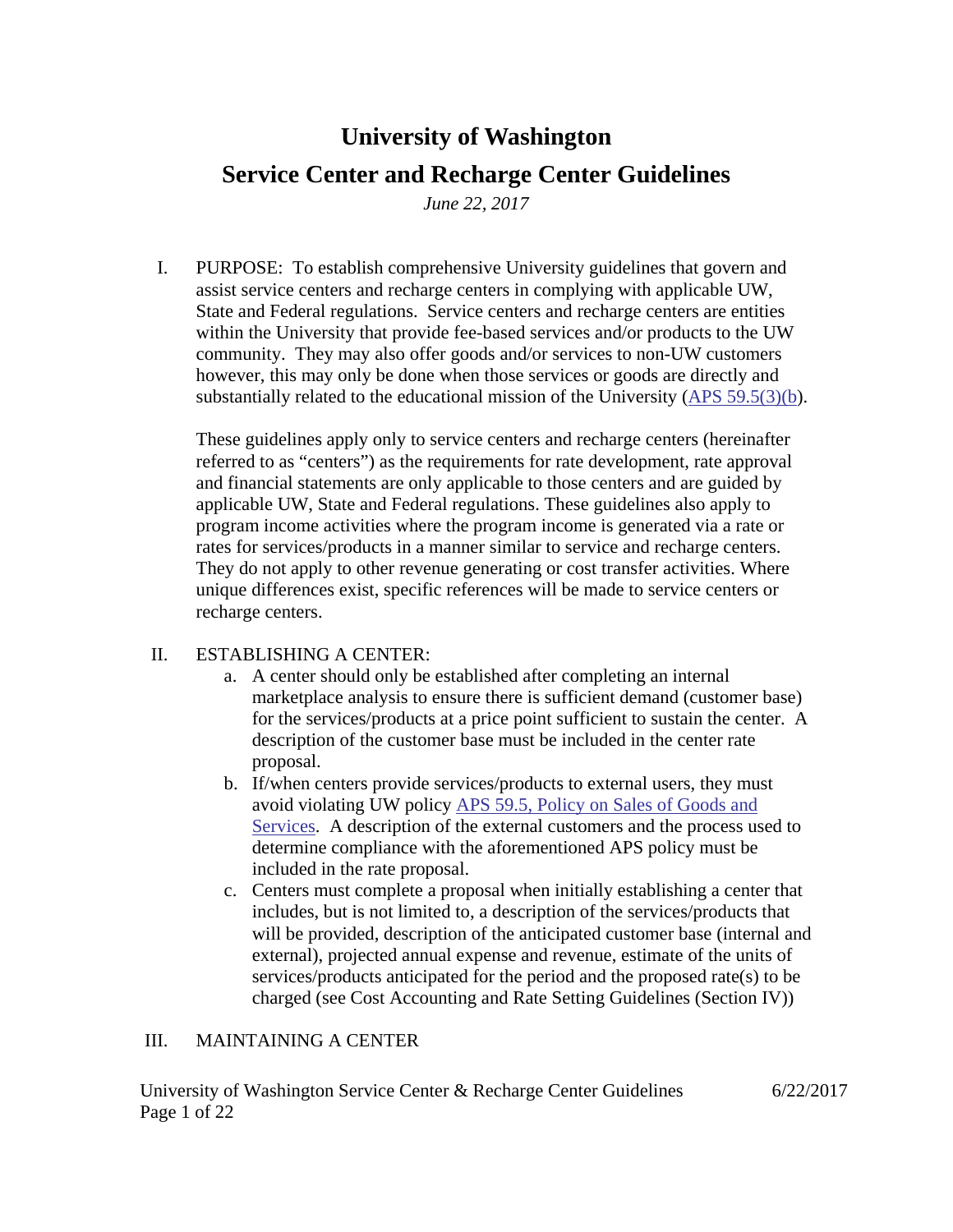a. Recharge (billing) rates and proposals:

## **i. Established centers:**

- i. Must review billing rates no less often than annually,
- ii. Must submit full rate proposals no less often than biennially,
- iii. Must submit full rate proposals if significant changes are made to the center's methodology used to calculate the rate(s), there are changes in the size or structure of the center's cost base, a significant surplus/deficit occurs and/or new services/products are added or an existing service/product is discontinued.
- ii. **New centers:** Rates must be reviewed and approved at the time the center is being established and no less often than biennially thereafter,

## iii. **All rate proposals:**

- i. Must be submitted to department chairs' and deans'/VPs' offices for review and approval. Note, department chairs' and deans'/VPs' offices may require a more frequent submission cycle, e.g., continuous annual review for the first few years,
- ii. Copy of the department chair and dean/VP rate approval email communication must be included with the full the approved rate proposal when required to be sent to MAA.
- iv. **Service center rate proposals:** All proposals must be submitted to MAA.
- v. **Recharge center rate proposals:** Initial proposal must be submitted to MAA.
- b. Documentation:
	- i. Centers are responsible for submitting appropriate documentation to the appropriate offices (see section III.b.) at the time the center is established and at biennial/annual review time.
	- ii. Centers are responsible for maintaining documentation in accordance with the requirements of [UW Records Retention](http://f2.washington.edu/fm/recmgt/gs/financial?title=R)  [Schedule](http://f2.washington.edu/fm/recmgt/gs/financial?title=R) (note, there are 3 sections pertaining to service/recharge centers. Click on 'R' under "Browse Alphabetically")

## IV. COST ACCOUNTING & RATE SETTING GUIDELINES

- a. Centers must consistently follow sound cost accounting practices/standards, including rate setting methodology and billing practices, i.e., Generally Accepted Accounting Principles (GAAP) and Governmental Accounting Standards Board (GASB).
- b. On an overall basis, the internal billing rates need to be set at a level that results in the center breaking even over a reasonable time, generally three years. (see section IV.r.).

University of Washington Service Center & Recharge Center Guidelines 6/22/2017 Page 2 of 22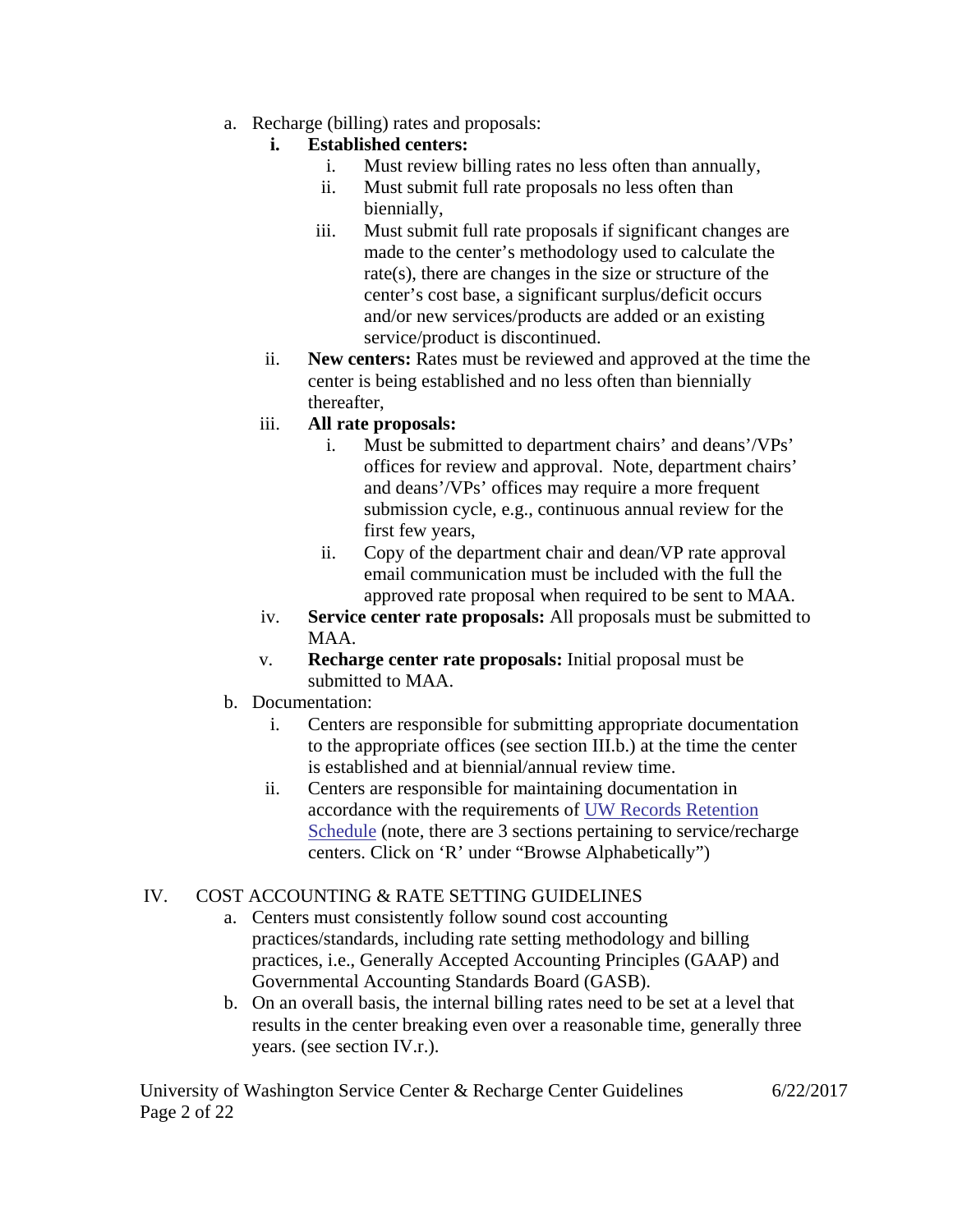- c. Costs included in billing rates must be reasonable and considered necessary for the operation of a center and consistent with established Federal, State and local government and UW policies and regulations.
- d. Costs usually include salaries, benefits, operations, travel, and equipment depreciation recovery (see section V.b.) if the costs are necessary to the center's operations.
- e. Surcharges and UW institutional overhead and taxes (see section VI.f.) to external users must also be included in the billing rate when appropriate.
- f. Costs must be allocated to service/products in accordance with relative benefits received or other equitable relationship. The following should be observed:
	- i. Allocable costs are those that:
		- a. Solely benefit the service/product.
		- b. Benefit the service/product and other services/products in proportions that can be reasonably approximated. Note, documentation for how the costs were approximated must be maintained.
		- c. Are necessary to the overall operations of the center and are wholly or partly allocable to the service/product (e.g., an allocation of center overhead).
	- ii. Allocation of any costs (or revenues) to a service/product
		- a. May not be shifted to other services/products without prior MAA approval
		- b. May not be shifted if the shift will circumvent restrictions imposed by law or policy.
- g. Federal Uniform Guidance defines allowable and unallowable costs. Centers should not incur unallowable costs unless other sources of funds (e.g. surcharges from external customers) are available and charged.
	- i. These costs must be a necessary business expense for the center, e.g., advertising
	- ii. Costs determined to be unallowable should not be recovered from internal users nor expensed on a center's operating account. Such expenses may be posted to a center's associated reserve account or other allowable departmental accounts.
- h. Only costs expensed on the operating account can be included in the internal rate(s)
	- i. E.g., building depreciation, rent, and operations and maintenance costs not paid by center cannot be included in the rate(s).
	- ii. Exception: Facilities costs may be included in the rates charged by animal care facilities, if animals are "generally" removed from the animal research facility.
- i. Capital equipment with a unit cost of \$5,000 or more cannot be expensed on the operating account, and therefore cannot be included in the rate. However, equipment depreciation (see section V.b.) can be included.

University of Washington Service Center & Recharge Center Guidelines 6/22/2017 Page 3 of 22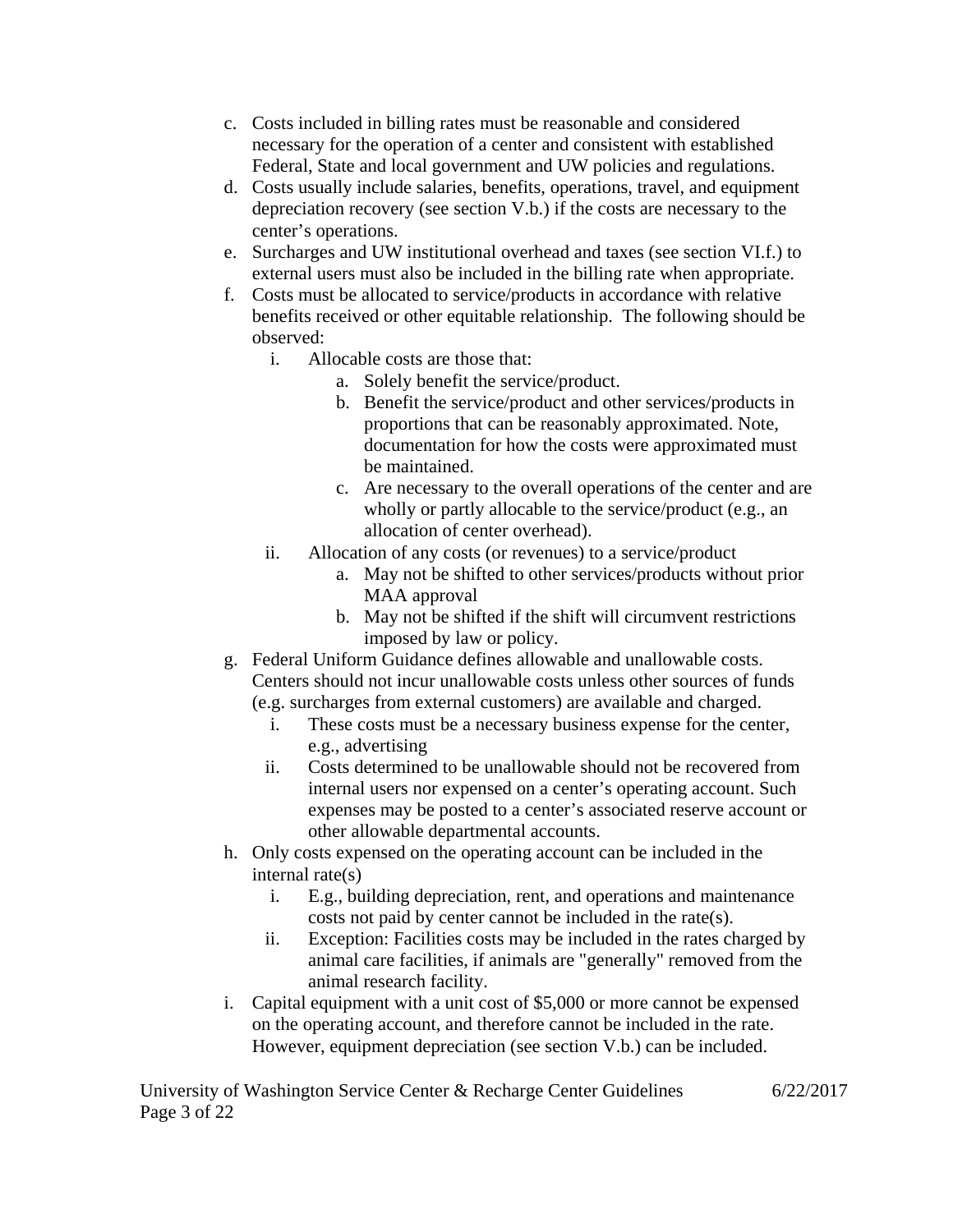Equipment included in the [University's F&A rate](https://finance.uw.edu/maa/netid/fa/equip-incl-faproposal) cannot be depreciated in a center's rates. (See section V.a.ii.ii)

- j. To avoid major fluctuations in rates, major non-capital purchases, e.g., software costing less than \$1 million may be amortized over a period greater than one year. Arrangements to amortize costs should be preapproved by MAA and dean's/VP's office.
- k. Costs already reimbursed through the [Facilities and Administrative](https://finance.uw.edu/maa/netid/fa/equip-incl-faproposal)  [\(indirect\) cost rate](https://finance.uw.edu/maa/netid/fa/equip-incl-faproposal) e.g., administrative salaries, equipment depreciation (See section V.a.ii.ii), cannot be included in center rates. For additional information contact MAA.
- l. Basis for direct charges. The cost of the service/product will be charged directly to customers based on:
	- i. A schedule of billing rates that does not arbitrarily discriminate between the University's' sponsored projects and non-sponsored projects (including use by the institution for internal purposes).
	- ii. Actual consumption or use of the service/product multiplied by the billing unit.
	- iii. Actual costs less applicable credits. Examples of applicable credits include:
		- i. Purchase discounts, rebates, or allowances (including "educational discounts" where the arrangement(s) is not clearly and specifically identified as a gift by the vendor),
		- ii. Recoveries or indemnities on losses,
		- iii. Adjustment for overpayments or erroneous charges
		- iv. Known facts, existing trends or other institutional budgeting practices, e.g., the prior year's operating account would be acceptable.
- m. Separate billing rates: In most situations, separate billing rates must be developed for services/products that meet any of the following criteria:
	- i. Any time a discount or surcharge is extended.
	- ii. Costs associated with a particular service/product requiring substantially different levels of resources and are therefore significantly different cost than the costs of other services/products offered by that center (e.g., service/product A requires \$100/billable unit whereas service/product B requires \$150/billable unit).
	- iii. Any time there are sales to external UW customers (i.e., customers not paying with a UW budget number). External UW customer rates are fully developed billing rates which must recover all costs, including building/equipment depreciation, unallowable costs (see section IV.g.), institutional overhead, sales tax (if applicable) and expenditures incurred by State/General Operating Funds. External UW customer rates will minimize the potential for competition (or unfair competition) with local enterprise and therefore may also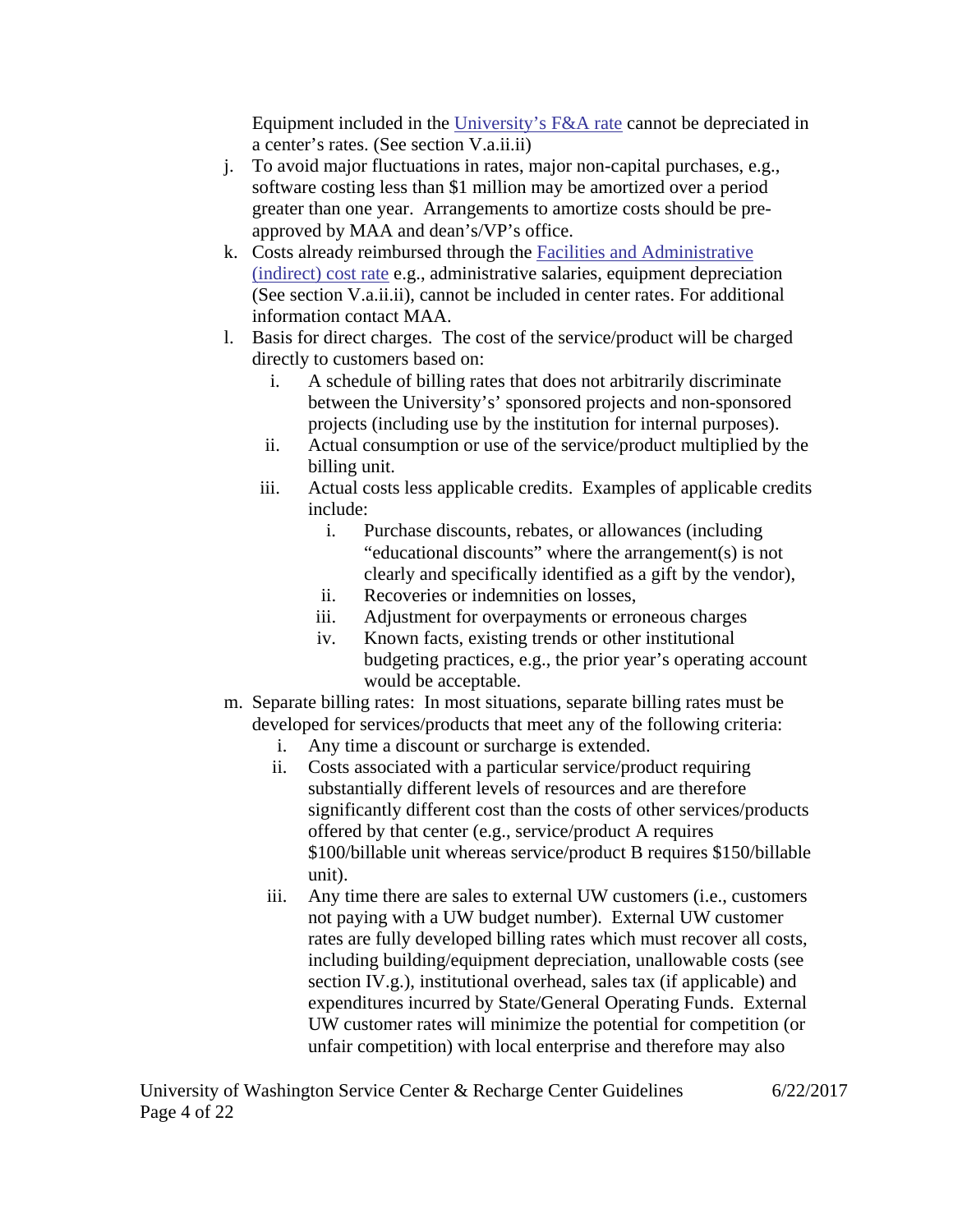include a reasonable surcharge resulting in net revenue being realized. Such net revenue, however, may be subject to unrelated business income tax. (See Section VI.f.)

Note: Only under unusual circumstances can separate internal rates be established for the same service/product.

- n. Center overhead. Center overhead are costs that cannot be directly attributed to a specific good or service but are still essential to the operations of the center, these costs are typically financed by a center's operating account and can be included in the billing rates for each service/product. These costs should be allocated in a logical manner, beneficial to the relationship of each service/product, e.g. a center's administrative costs.
	- i. Centers must be able to assign directly charged costs, including clerical and administrative salaries, "relatively easily with a high degree of accuracy".
	- ii. A brief description of the manner in which these expenses were allocated to each of the services/products must be included in the proposal documentation.
	- iii. Administrative and clerical salaries may be charged to a center's operating account and included in rates if they meet the following criteria:
		- i. They are necessary for the direct support of the center,
		- ii. They are not included in the UW's F&A rate (contact MAA for more information).
		- iii. A brief description of the activities is included in a center's rate proposal.

Note: Ordinarily department wide activities, e.g., payroll coordinator, are not included unless the activities are material.

- o. Schedule of billing rates: Centers must maintain an approved schedule of current billing rates and make them available upon request.
- p. Billing:
	- i. Centers must bill all customers in a consistent, accurate and timely manner. Given the significant amount of billings charged to sponsored projects and the federal requirement that projects to be closed within 90 days of termination, it is highly recommended billings be processed within 45 days of when the services were provided. Untimely billings processed against terminated and closed sponsored project budgets may need to be absorbed by the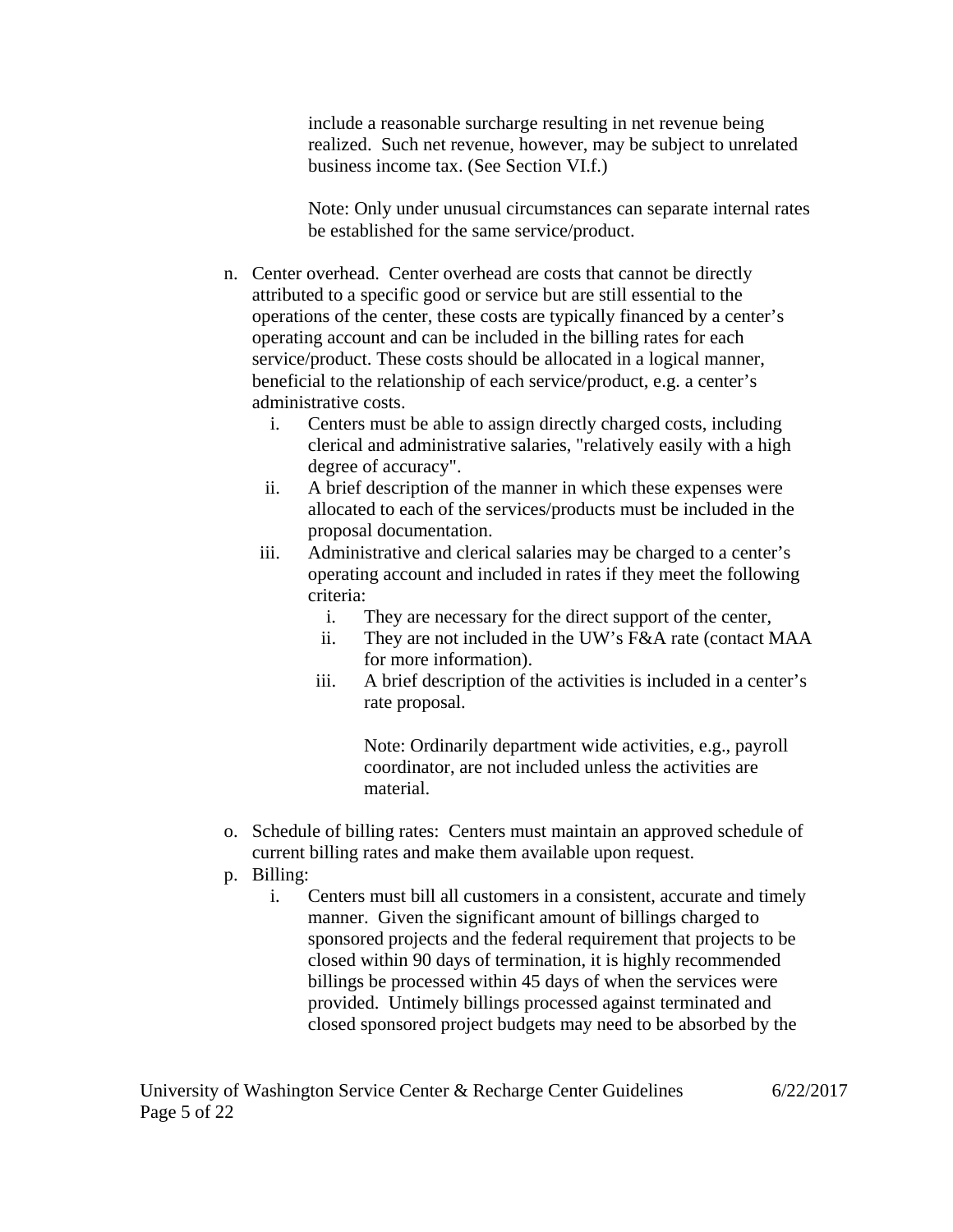center/department either with reserve funds or other non-center funds (i.e., cannot be charged to the center's operating account).

ii. Advanced billing for services/products is generally not allowed for internal UW customers. It is permissible when dealing with external customers.

Note: Advanced billing should not constitute priority of external customers over internal customers. Additionally, actual recharges applied to advanced billings must be based on the rate(s) in effect at the time the service was provided.

iii. Billings to internal University customers are done through Internal Sales Documents (ISDs) and should be recorded to the appropriate revenue code in each center's account and to the appropriate object codes in customer accounts. See Object Codes and Revenue Codes and ISD guidance at

<https://f2.washington.edu/fm/fr/references>

- iv. Billings to external customers should be done with an invoice through the Invoice Receivables office or within a center's department. Refer to the Invoice Receivables website for receivables procedures, [https://f2.washington.edu/fm/sfs/ir/intro.](https://f2.washington.edu/fm/sfs/ir/intro)
- q. Break-even operation: Center billing rates should be designed to recover the aggregate costs of services/products over a defined break-even period net of current operating costs borne by non-operating accounts. The break-even period for most services/products should be two to three years (e.g., year 1 established rates charged and expenses incurred; year 2 rates established prior to conclusion and final accounting for year 1; year 3 rates established incorporating final over/under recovery adjustments from year 1). A longer break-even period may be established when necessary and approved in advance by MAA and/or the Office of Planning and Budgeting. Exceptions to this may occur when providing services/products to non UW customers.

Should centers experience a large unanticipated over/under recovery within a rate cycle, exclusive of surcharges that may have been included in billings to external customers, a mid-year rate proposal or recovery plan may be required.

i. Realized revenue for a service/product does not have to equal the cost of providing the service/product during any one fiscal year provided the applicable billing rates are reviewed periodically for consistency with the "break-even plan" and adjusted as necessary. Carry-forward adjustments to future year rates may be necessary to accomplish a break-even status. This will require approval by the dean's/VP's Office, MAA (if service center) and, in some cases, the Office of Planning and Budgeting (OPB). Example, high "start-up costs" are incurred for a new center resulting in

University of Washington Service Center & Recharge Center Guidelines 6/22/2017 Page 6 of 22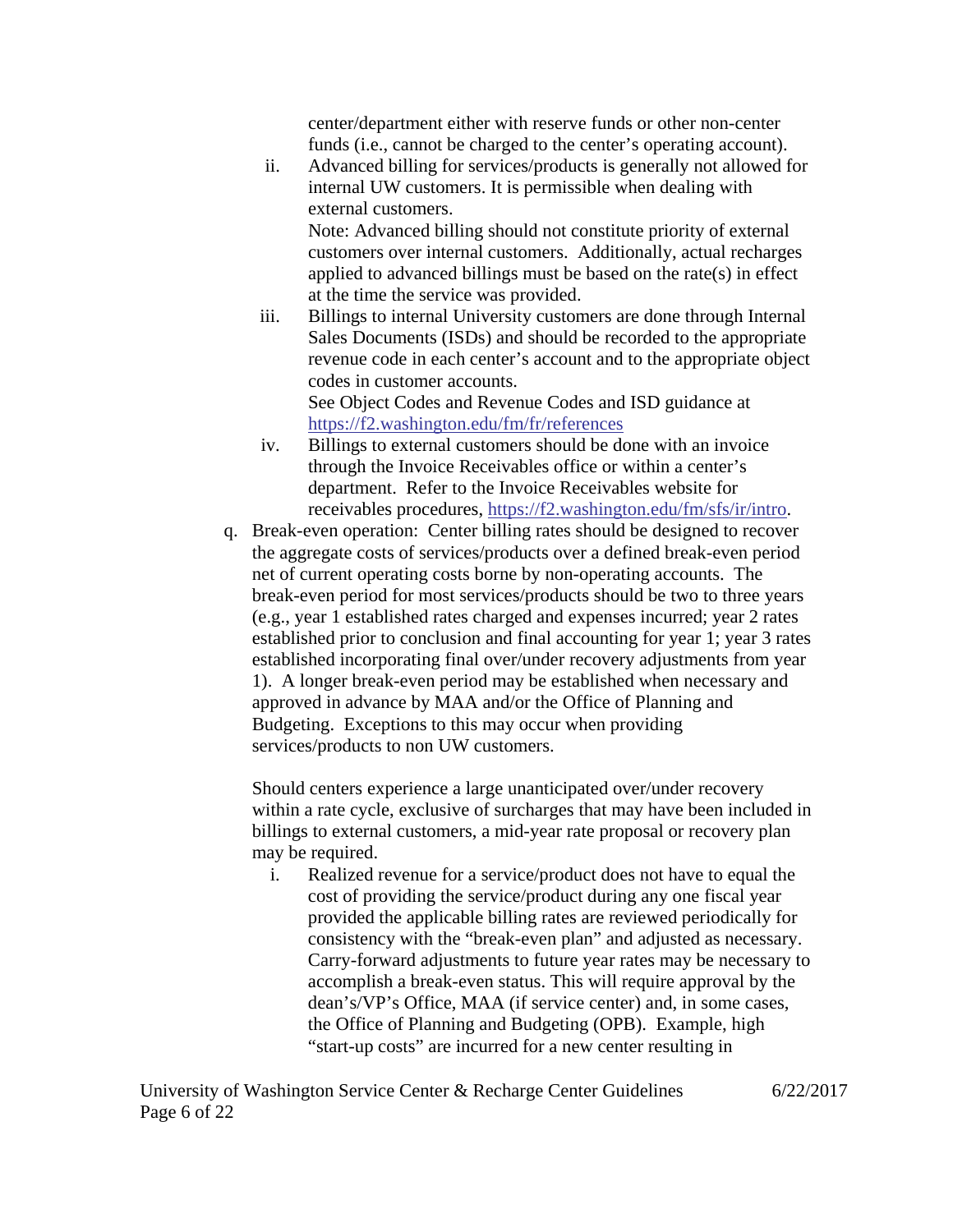cumulative costs exceeding cumulative revenue during the first year of operation.

- r. Deficits, Surpluses and Working Capital
	- i. Deficits:
		- i. Deficits incurred on a center operating account or related account, e.g., equipment reserve account, must comply with the University of Washington's Deficit Policy located on the Office of Planning and Budgeting's website [\(http://opb.washington.edu/\)](http://opb.washington.edu/).
		- ii. Generally deficits must be factored into the next year's rate computations however a deficit may be recovered over more than one year with prior approval of a recovery plan, by the appropriate offices, including the dean's/VP's office, MAA and, in some instances, OPB.
	- ii. Surpluses in excess of the working capital (see below) must be included in the center's recharge rates for the following year
	- iii. Working Capital:
		- i. Centers may retain, on an ongoing basis, a maximum of 60 days of current expenditures as working capital in their operating account with approval from MAA, department chair and the dean's/VP's office. For example, if the average monthly operating costs are \$25,000 the center may retain up to \$50,000 in working capital.
		- ii. In cases of recharge centers only the dean's/VP's approval is required.
		- iii. Funds or transfers (non-mandatory and voluntary) from non-Federal sources or from an existing fund balance can be used to acquire the working capital amount. Costs to accumulate working capital cannot be included in internal user rates.
- s. Revenue or expenditure transfers: Since revenue or expenditure transfers between centers and other accounts may impact billing rate computations (including break-even), such transfers generally are not allowable. Common exceptions to this include:
	- i. Institutional overhead recoveries received from external billings transferred to a central institutional overhead recovery accounts in accordance with University policy (see [Institutional Overhead\)](https://pm.uw.edu/2y2d/oe/node/126),
	- ii. Center generated transfers:
		- i. Equipment depreciation recovery from a center's operating account to the equipment reserve account,
		- ii. Net revenue resulting from a surcharge to external UW customers may be transferred to a center's reserve account provided the center can support the net revenue resulting from services/products provided to external UW customers.

University of Washington Service Center & Recharge Center Guidelines 6/22/2017 Page 7 of 22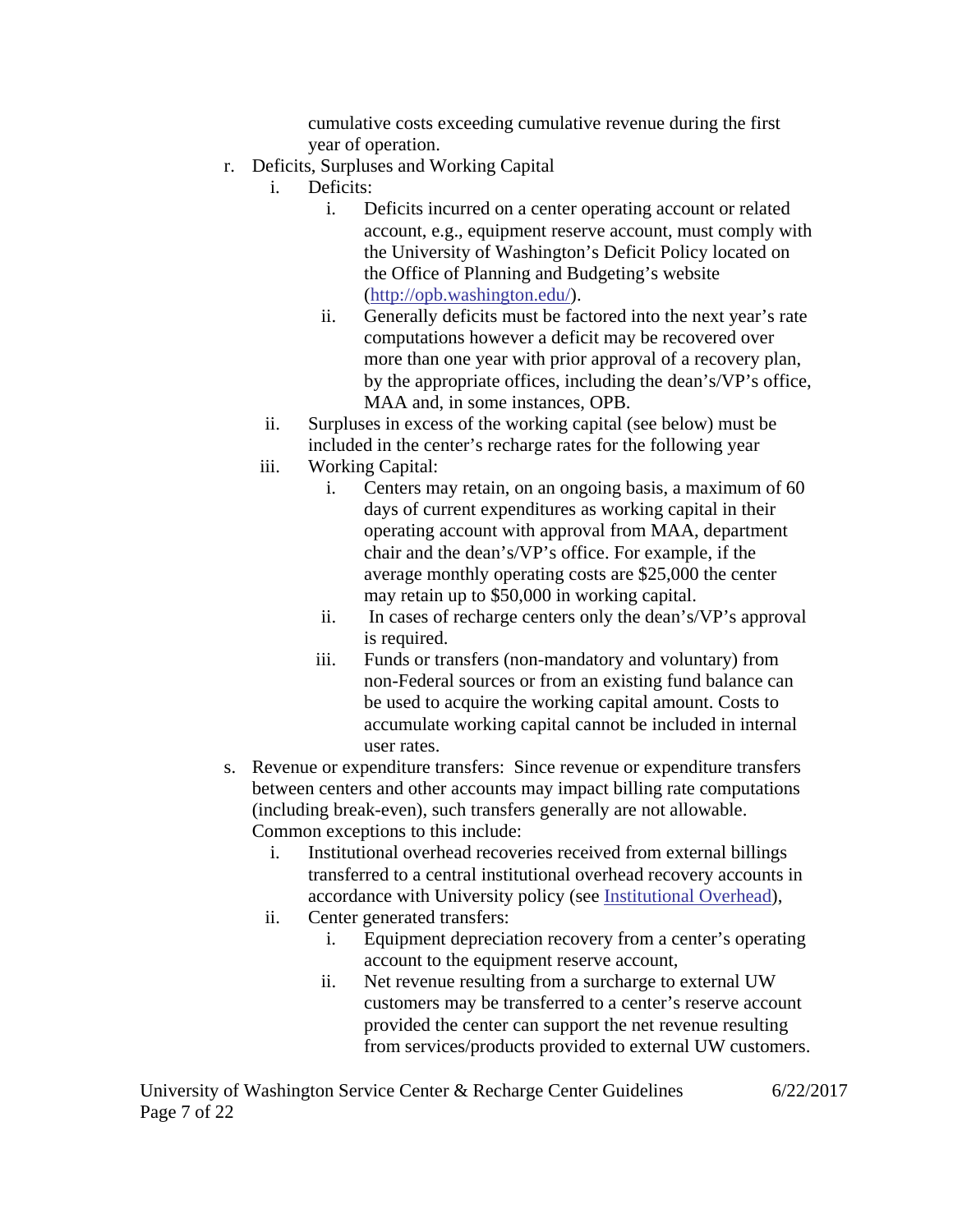- t. Unrecovered costs: Centers do not have to include all of their costs in the rates. The center is responsible however to find an alternate source of allowable funding for costs not included in the rates. Centers may transfer unrecovered costs:
	- i. Charged to the operating account but were not intended to be recovered in current or future rates. These may be charged to allowable sources, e.g., discretionary funds.
	- ii. From the operating account to the equipment or other reserve accounts.

Note: Unrecovered costs must be tracked, documented and submitted to MAA on an annual basis, or when requested, so they can be excluded from F&A proposals. Prior MAA, department chair, and dean's/VP office approval is needed for all account numbers that will incur center expenditures and/or fund a center's costs.

## V. EQUIPMENT

- a. Definition: To qualify as capital equipment an item must have a unit cost of \$5,000 or more and a useful life greater than one year as set by the University's Cost Accounting Standards (CAS) disclosure statement.
	- i. Equipment costing less than \$5,000 should be expensed or charged to the operating account
	- ii. Capital equipment costing \$5,000 or more
		- i. Cannot be charged to the operating account or included in rates.
		- ii. Must be depreciated and only the annual depreciation amount may be included in a center's rates assuming such depreciation has not been included in the [University's F&A](https://finance.uw.edu/maa/netid/fa/equip-incl-faproposal)  [rate proposal.](https://finance.uw.edu/maa/netid/fa/equip-incl-faproposal)
- b. Depreciation:
	- i. Billing rates cannot include the acquisition cost of capital expenditures. Instead, subject to limitations below, billing rates may only include "equipment depreciation" commensurate to the proportionate use of the equipment for center purposes.
	- ii. Capital usage factors are computed based on depreciation methods for equipment. Capital usage factors for the lease/rental of equipment are determined based on the actual lease/rental amount.
	- iii. If equipment is purchased with Federal funds or used for cost sharing on Federal awards, the depreciation associated with the equipment cannot be included in a center's rates.
	- iv. If equipment is included in the University's F&A cost proposal and F&A rates a center may not recover deprecation in its rates until such time as the equipment is excluded from the F&A proposal/rates (generally 3-5 year cycle).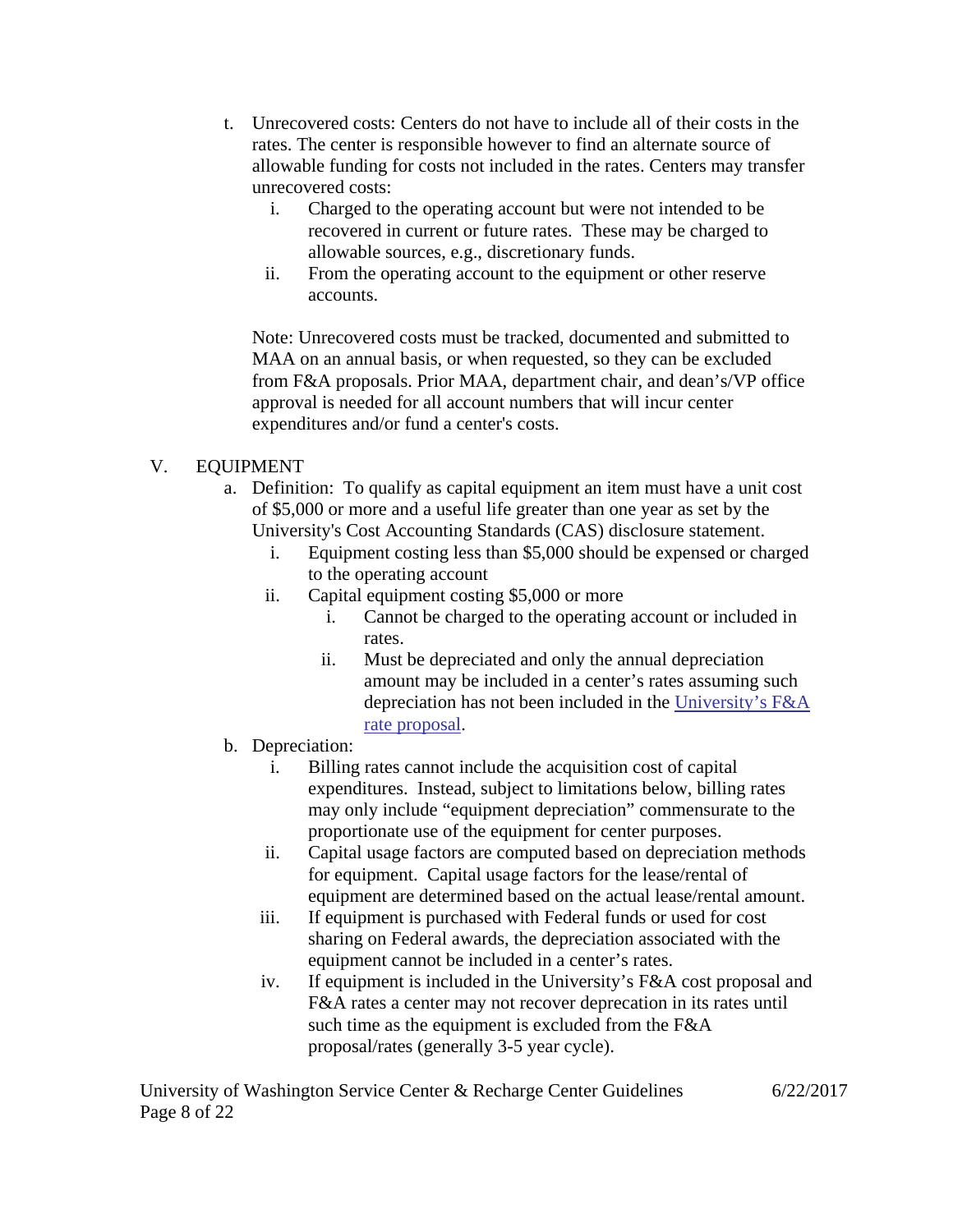- v. Centers must have a depreciation schedule approved by MAA and their respective department chair's, and dean's/VP's office.
	- i. OASIS asset numbers must be included in the equipment depreciation schedule.
	- ii. The center's reserve account should be listed as the accountable budget in the OASIS system
- vi. Centers are responsible for processing depreciation recovery amount from each center's operating account to the appropriate approved reserve account via JV no less often than semiannually. Transfers should be kept up-to-date and annually reflect the total amount of depreciation recovered for that rate cycle i.e. center's fiscal year.
- vii. Center rates cannot include unrecovered depreciation from prior years.
- viii. Depreciation can only be included in rates if:
	- i. the center has an equipment reserve account,
	- ii. the asset(s) exists, is usable and being used, and needed for the center operations,
	- iii. the equipment was not purchased with federal funds.
- c. Computation of depreciation must be based on the acquisition cost of the capital assets involved:
	- i. Billing rates for internal customers must exclude any portion of capital asset costs borne or donated by the Federal Government, as well as any portion of the cost prohibited from recovery by law or agreement. In addition any portion of capital asset costs used to meet cost share commitments must be excluded until the sponsored project(s) benefitting from the cost sharing has terminated.
	- ii. Depreciation for equipment must be based on straight-line depreciation.
	- iii. No depreciation may be computed or charged on equipment that has outlived its useful life unless a longer useful life was approved by MAA in advance.
	- iv. Useful lives should normally be the same as the State useful lives for the respective type of equipment. A useful life longer or shorter than the State defined useful life may be used if:
		- i. Prior approval is received from the respective Department chair and dean/VP office as well as MAA.
		- ii. The nature of the equipment, technological developments, renewal and replacement schedule followed, and pattern of use indicate a shorter or longer useful life, e.g. technical obsolescence
		- iii. The life of the asset is based on the date it was placed in service by the University which may not be the date placed in service by the center.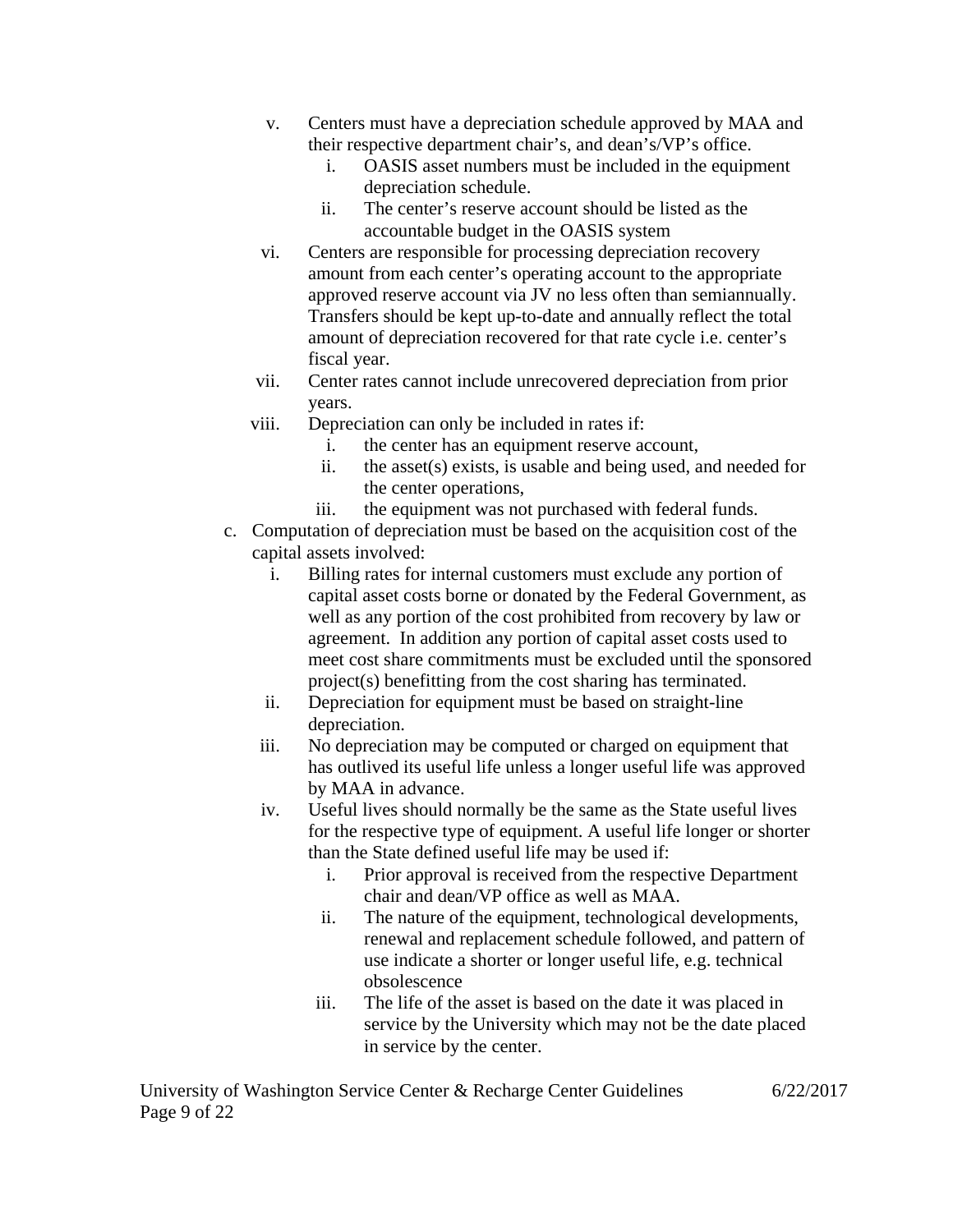v. Replacement parts or supplies consumed in the performance of work are considered non capital, i.e., not equipment, and should be coded appropriately [\(see object \(expense\)](https://f2.washington.edu/fm/fr/references/object-codes) codes) when ordered regardless of cost.

Please refer to the [Equipment Inventory Office](https://f2.washington.edu/fm/eio/) website for additional questions and guidance concerning equipment.

- d. Equipment Reserve Accounts:
	- i. An equipment reserve account, program types 21 and 23, is required to record equipment depreciation recovered through center rates (see section g.).
	- ii. Equipment reserve accounts are considered part of a center's operations and must be used solely for center related expenditures, most commonly equipment acquisitions (see section iii).
	- iii. Equipment purchases of \$5,000 or more and a useful life of more than one year charged or debited to the center must be posted to the equipment reserve account.
	- iv. Equipment reserve accounts for centers cannot be in deficit without prior approval from the Office of Planning and Budgeting.
	- v. Establishing equipment reserve accounts:
		- i. Complete a [Budget Request Form](http://opb.washington.edu/content/unit-operating-budgetsorg-codes)
		- ii. Submit completed request form to MAA via your department chair's and dean's/VP's office
		- iii. After review and approval MAA will request the new account from the Office of Planning and Budgeting.
		- iv. MAA will advise the center of the new account number when assigned
- e. Capital asset records & inventories: Capital assets are tracked in OASIS. Each record (asset) must indicate the center equipment reserve account as the accountable budget unless an exception is approved by MAA. The center must maintain supporting documents including the basis for the exception and approvals. Complete physical inventories must be taken in accordance with capital asset [policy](http://www.washington.edu/admin/rules/policies/APS/61.01.html) to ensure the assets exist and are usable, used, and needed. Capital assets not meeting these requirements are ineligible for center deprecation recovery.
- f. Equipment purchased with General or Departmental Operating Funds:
	- i. Equipment used by the center, which is purchased with general or departmental operating (non-Federal) funds and not included in the F&A rate, may be depreciated in centers' rates.
	- ii. The contributing department may be reimbursed for the cost of this equipment (see section VI.h.)
	- iii. The center is allowed to recover equipment depreciation for equipment used by the center and purchased with GOF/DOF funds provided the center complies with the section e., Capital asset records & inventories

University of Washington Service Center & Recharge Center Guidelines 6/22/2017 Page 10 of 22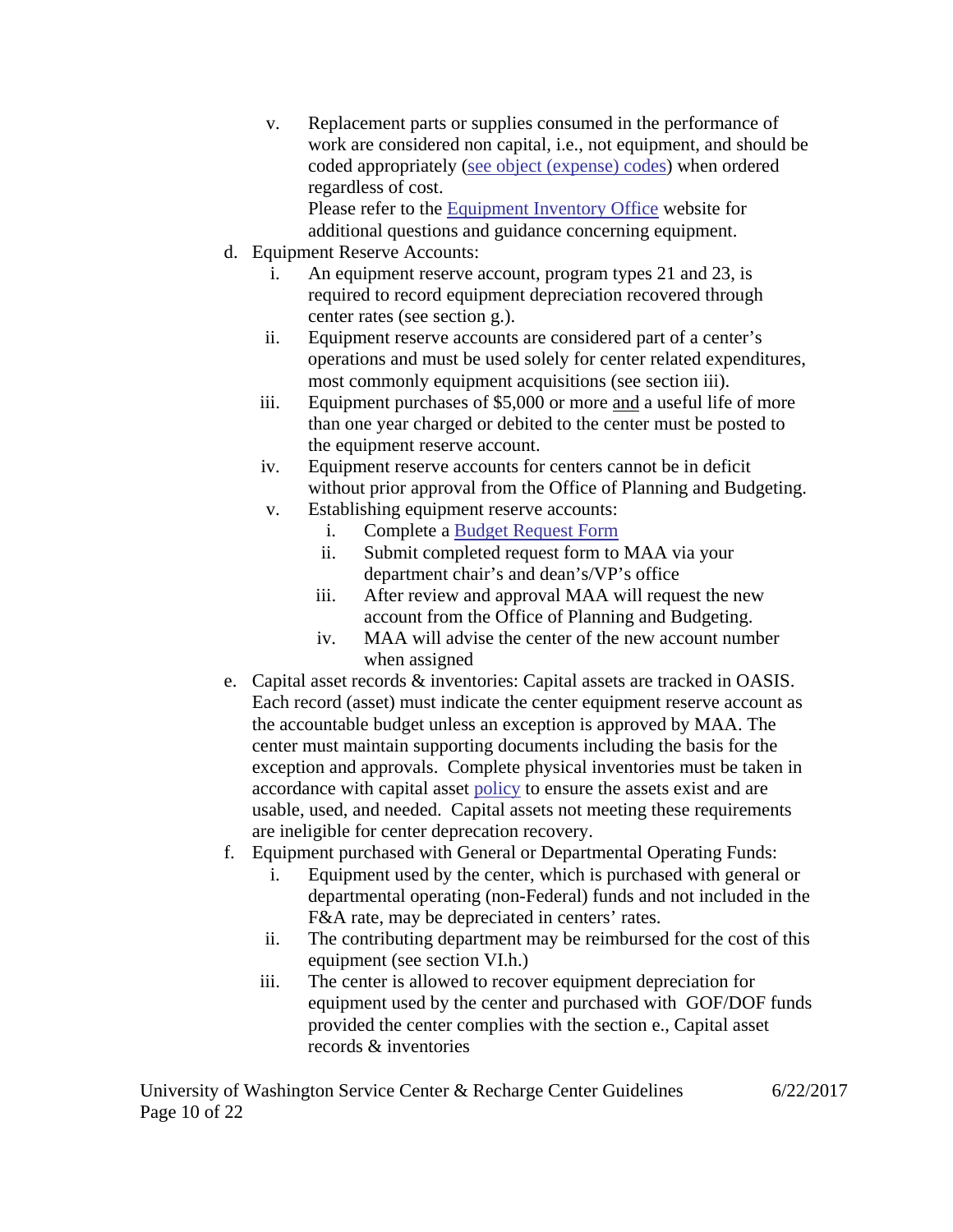Note: Adequate documentation must be developed, maintained, and retained by the center to verify the equipment's original purchase cost, depreciation amounts recovered, etc.

- g. JV's to transfer depreciation recovery from the operating account to the equipment reserve account should be processed quarterly. Additionally, centers must have an approved Depreciation Schedule on file, at MAA and the respective dean's/VP's office.
- h. Leases:
	- i. Capital lease costs should be expended on an equipment reserve account and depreciation included in the rates.
	- ii. Operating leases, including associated interest expense (only if paid directly to a third party), may be included in the rates and expensed on the operating account.
	- iii. The center must include a reconciliation which details the information of each lease, e.g. lessor information, associated equipment tag and payment schedule, with the annual rate proposal.
- i. Sales of Equipment: When equipment is sold all the proceeds from the sale should be recorded in the reserve account. Any gain or loss should then be recognized in the operating account via a JV transfer from the reserve account and factored into the rates for the next rate cycle.

## VI. ADMINISTRATIVE GUIDELINES

- a. Official financial records:
	- i. FIN is the official financial record for the University and must be the basis of all financial related information that affects billing rate computations. Non-FIN financial record keeping systems (e.g. departmental shadow systems) must be reconciled to FIN on a regular basis.
	- ii. OASIS is the official fixed asset management system for the University. To include depreciation in a center's rates the equipment must:
		- i. Be in the OASIS system with a valid UW Tag Number.
		- ii. Be identified separately from non-center equipment in OASIS.
		- iii. Reflect a center's equipment reserve account as the accountable budget unless an exception is granted (see section  $V.b.v.2.$ ).

Note: The center should contact the Equipment Inventory Office for assistance in maintaining this inventory.

iii. HEPPS (Workday effective June 2017) is the official payroll/personnel system for the University. Employee salaries

University of Washington Service Center & Recharge Center Guidelines 6/22/2017 Page 11 of 22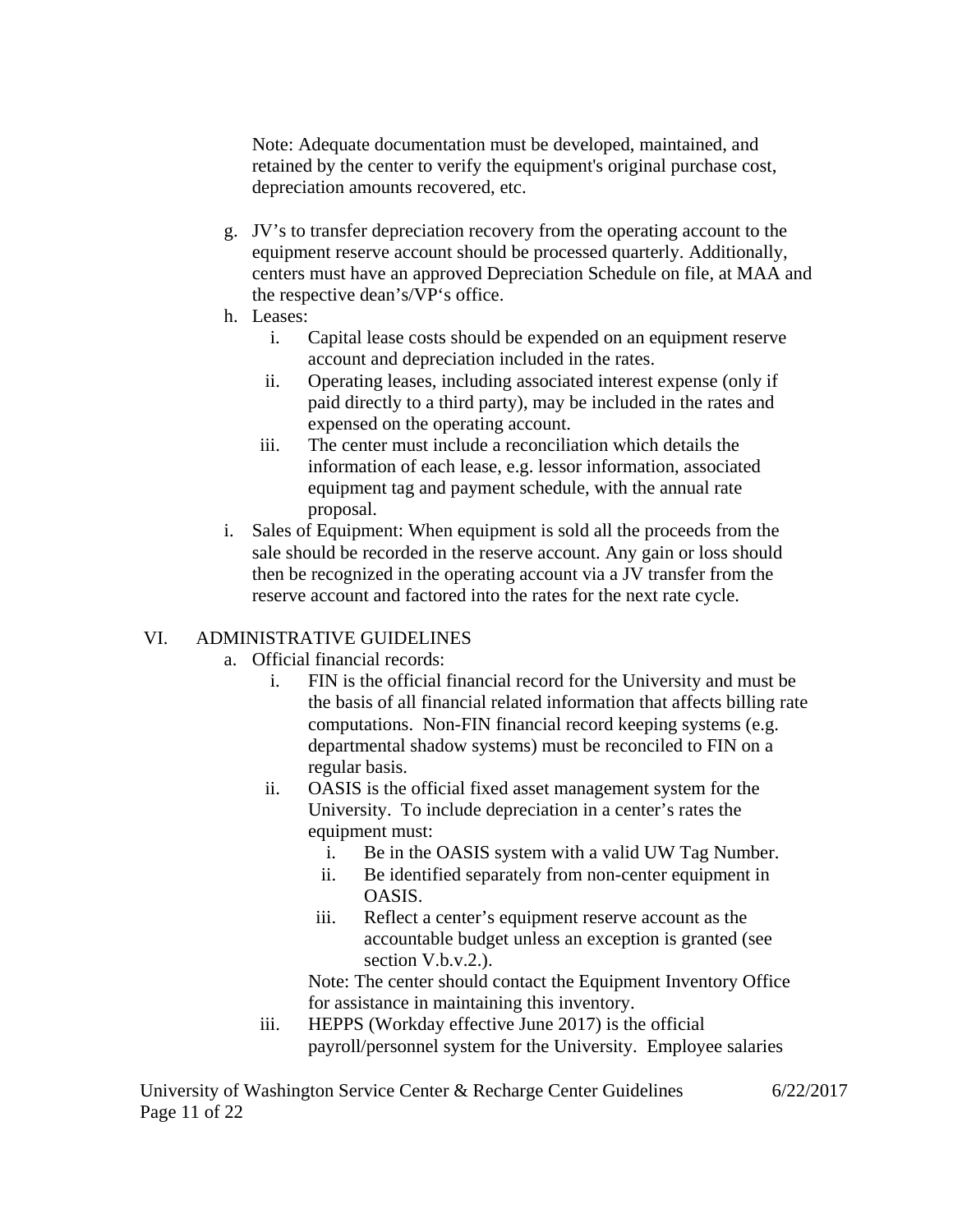and classifications used in the proposal should match the information in HEPPS (Workday effective June 2017). Any deviations should be noted, e.g., pay increases (both merit and step). In addition, if a center anticipates hiring new employees the proper job class codes must be used.

- b. Separate budgeting and accounting: Centers must be separately budgeted and accounted for apart from non-center activities (e.g., teaching, research). Exceptions to this requirement are subsidies a center receives from other allowable sources (e.g., State/General Operating Funds, Research Cost Recovery Funds) to reduce the rate of providing services/products to internal customers. Regardless, the following rules apply:
	- i. Center account(s) must contain only revenues and expenditures directly related to the provision of services/products for that center. Funds in these accounts cannot be expended for non-center activities such as teaching or research and should not include expenses being subsidized from other sources.
		- ii. Budgeting of all center revenue and expenditures must conform to applicable University budgeting procedures.
- c. Record keeping procedures and systems (e.g., subsidiary records, data not available in required detail or format from central University systems) must be established and maintained by centers to capture all financial or statistical data that is:
	- i. Necessary for good internal control and center management.
	- ii. Necessary for development and maintenance of service/product billing rates.
- d. Account Types: All centers must have a separate operating account in FIN. In addition to the operating account, centers may also have the following related accounts:
	- i. Reserve account(s).
		- i. Equipment reserve accounts must be established to account for:
			- a. All capital related expenditures being recovered by centers (i.e. depreciation recovery) see section V.b.)
			- b. The costs of capital acquisition acquired by the center.
		- ii. Surcharges to external users can be transferred to the reserve account. Revenue from surcharges to external users is the only revenue that can be transferred from the operating account. Center related expenses not recoverable from internal users can be expensed on the reserve account (e.g. advertising) in cases where the reserve account has a surplus balance. Commonly equipment reserve accounts are used for both equipment and surcharges.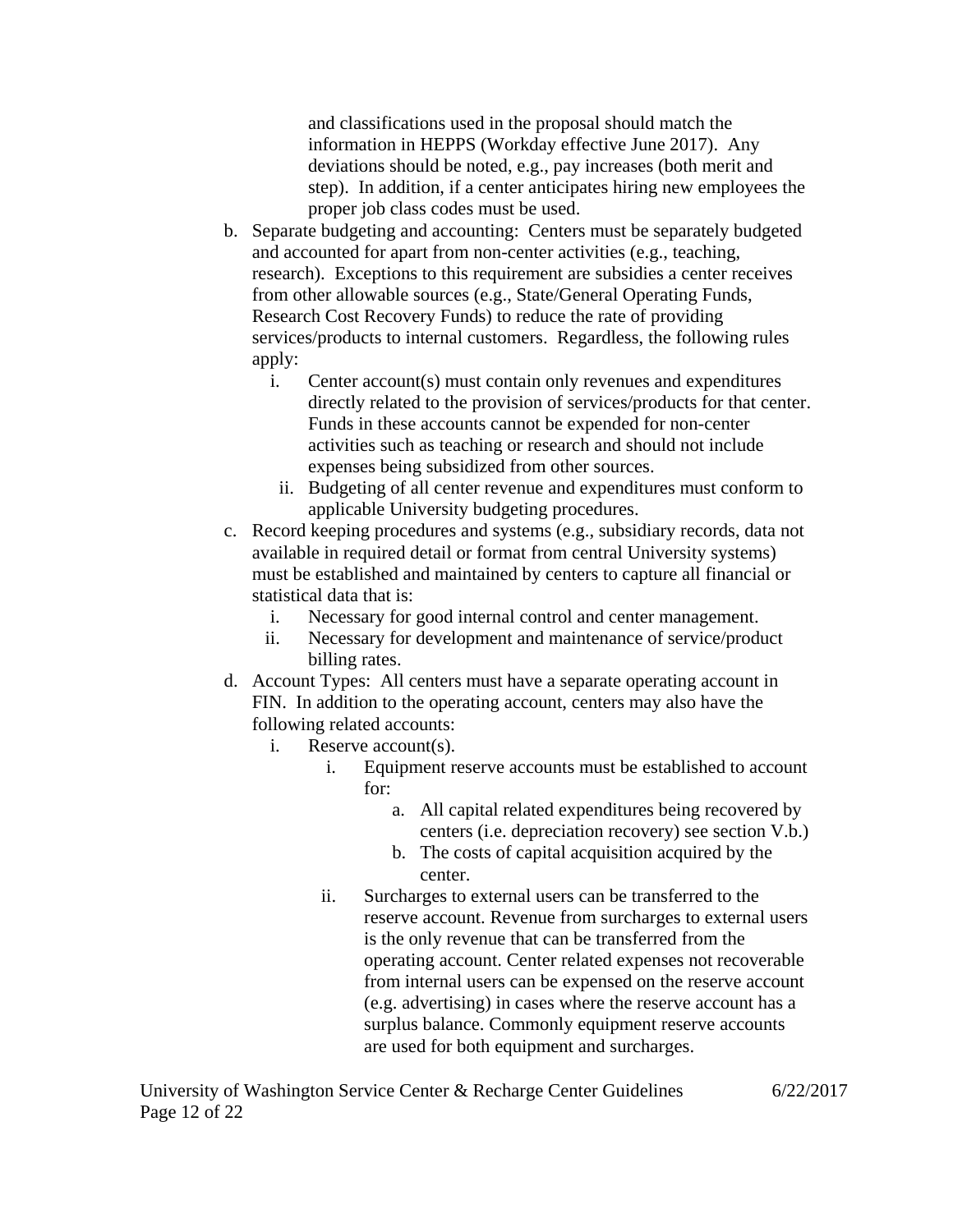- ii. Non-Capital Inventory account: Inventories exceeding \$25,000 must be maintained in a separate inventory account. Physical inventories of raw materials, work in process, finished goods, and re-sale merchandise must be taken annually. Inventories must be valued and adjusted using an inventory method approved by Financial Accounting. Adjustments should be made between the center operating account and the associated non-capital inventory account.
- iii. Stores operations accounts must have, at a minimum, four distinct accounts as follows:
	- i. Operating
	- ii. Cost of Goods Sold
	- iii. Non-Capital Inventory
	- iv. Sales (to record internal and external revenue)
- e. Institutional overhead recovered, in accordance with section IV.e., will be transferred to appropriate local funds accounts on a periodic basis, but no less frequently than once a year. Typically this is done quarterly by the Office of Planning and Budgeting.
- f. Unrelated Business Income Tax: For centers making both internal and external sales, the sales made to external customers may be subject to the Unrelated Business Income Tax (UBIT). Whether a transaction is subject to UBIT requires a complex facts-and-circumstances analysis. Due to the complex nature of UBIT, MAA will collaborate with the Tax Office to determine if UBIT applies and the Tax Office may contact departments establishing a service center or recharge center for further information.
- g. Financial Reports: The financial report is prepared periodically by the center to define cumulative activity for the biennium. The report summarizes the actual activity that has been recorded on the center operating account as well as accruals related to the time period being reported.
	- i. Financial reports are normally prepared on a semiannual basis but may be required more/less often depending on department chair's, dean's/VP's, offices and/or MAA's requirement.
	- ii. Service centers must submit financial reports to the appropriate department chair's, dean's/VP's Office and MAA.
	- iii. Recharge centers must submit financial reports to the appropriate department chair's and dean's/VP's Office.
	- iv. If a center reserve account(s) is in deficit a separate financial report should be submitted including an explanation how the deficit will be resolved.
- h. Reimbursement:
	- i. Reimbursement for funds provided and/or center costs covered from a non-center account(s), e.g. center equipment purchased with general or departmental funds, regardless of whether there is a

University of Washington Service Center & Recharge Center Guidelines 6/22/2017 Page 13 of 22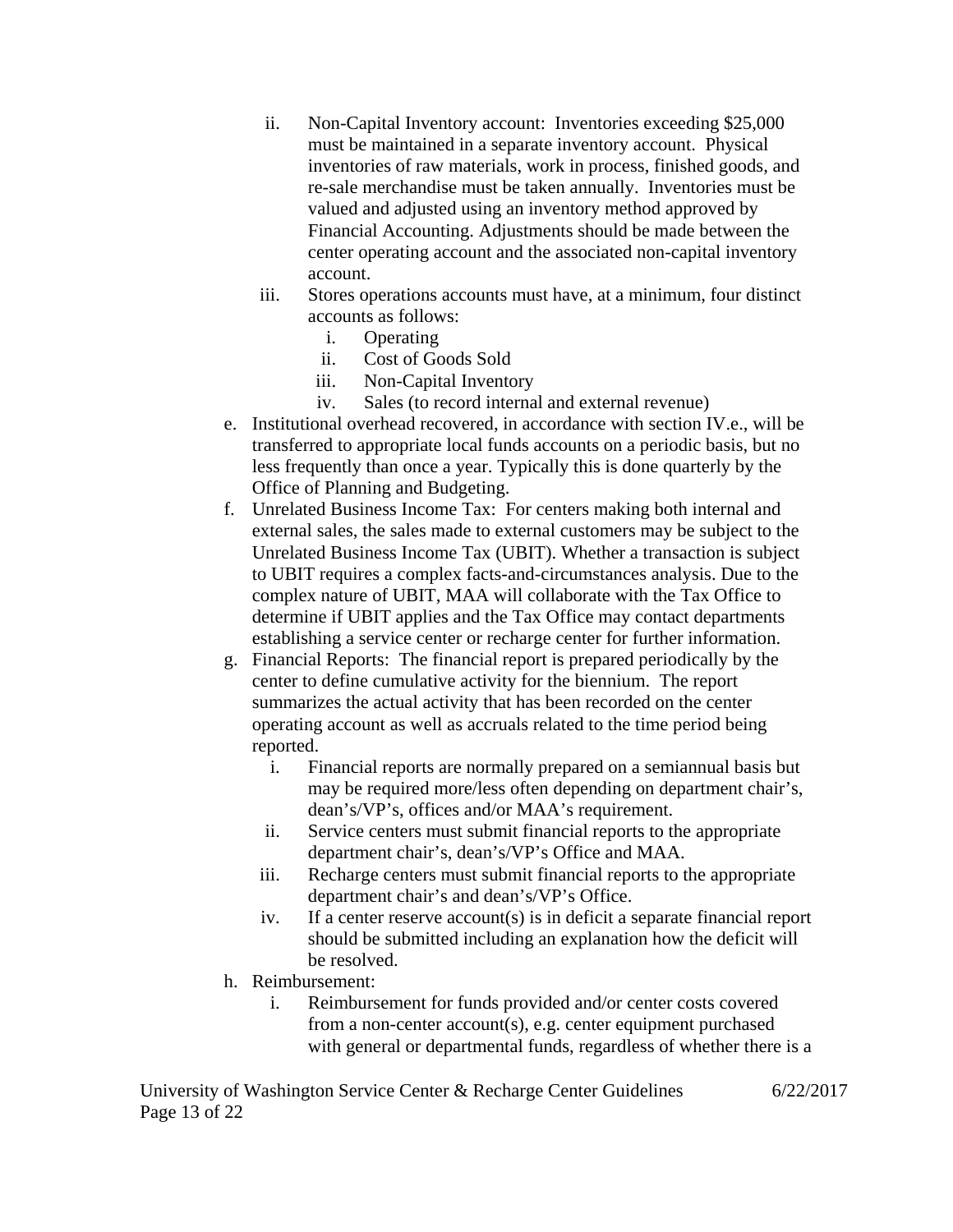quid-pro-quo arrangement, e.g., free services equal to the amount of contribution, requires prior MAA approval, ,

- i. Non-center accounts that provided money to/invested in centers can be reimbursed by receiving services from the center without charge or by charging the cost of the service/product to the center's equipment reserve account.
- ii. For instances where the non-center account does not use the center they may charge, with prior MAA and dean's/VP's office approval, other costs to the centers reserve account.
- iii. Complete documentation must be maintained including:
	- a. Dollar amounts invested in the center by other account(s).
	- b. The detailed information on how the invested funds were used e.g., purchase of equipment, salary support, application to individual rates, etc.
	- c. Attestation that the total dollar value of the services received by the non-center account(s) did not exceed the dollar value of funds/resources invested in the center from the non-center account(s).
- iv. Requires the center to impute revenue as if the reimbursement (non-center) account was actually paying for the services or products to ensure other users are not ultimately charged.
- ii. Under no circumstances can non-center accounts that provided money to/invested in the center be reimbursed for more than the dollar amount provided to the center.
- i. Closing a Center:
	- i. Contact Dean's or VP's Office to receive instructions regarding the proper handling of center accounts and the resolution of associated issues.
	- ii. Contact MAA for final close out procedures.
- j. Closing Approvers:
	- i. Department chairs (grantor), Deans/VP's Offices). Note: the aforementioned may delegate their approval authority based on their current department, school and [University](https://www.washington.edu/research/osp/gim/gim2-signature-delegation.html) Policy (
		- i. Such delegations are at the discretion of the grantor
		- ii. For a limited time in nature
		- iii. Must be in writing or email
		- iv. It is the responsibility of the department to ensure that proper authority is acquired and maintained
	- ii. MAA
- k. Exceptions: Centers may request specific exceptions to section VI guidelines. Such exceptions must be submitted in writing to Management

University of Washington Service Center & Recharge Center Guidelines 6/22/2017 Page 14 of 22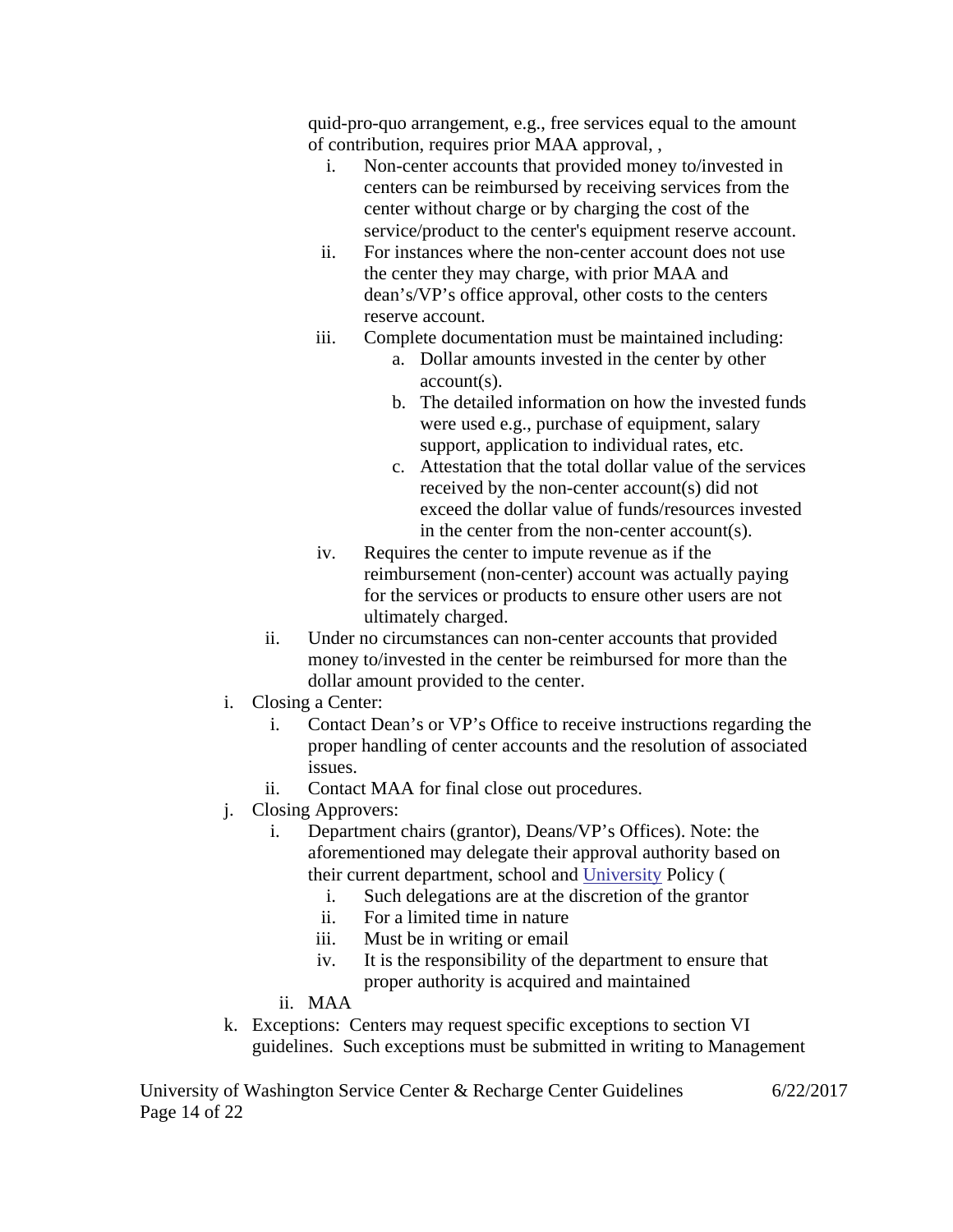Accounting & Analysis and respective dean's/VP's office for review and approval. Approved exceptions usually will be temporary in nature and will not relieve the center of long-term responsibilities for complying with section VI., guidelines.

#### VII. Resources:

- a. [Glossary](#page-15-0)
- b. [FAQs](#page-18-0)
- c. [Management Accounting & Analysis \(MAA\)](http://f2.washington.edu/fm/maa/home)
- d. [UW Tax Office](https://f2.washington.edu/fm/tax/home)
- e. [Equipment Inventory Office \(EIO\)](https://f2.washington.edu/fm/eio/)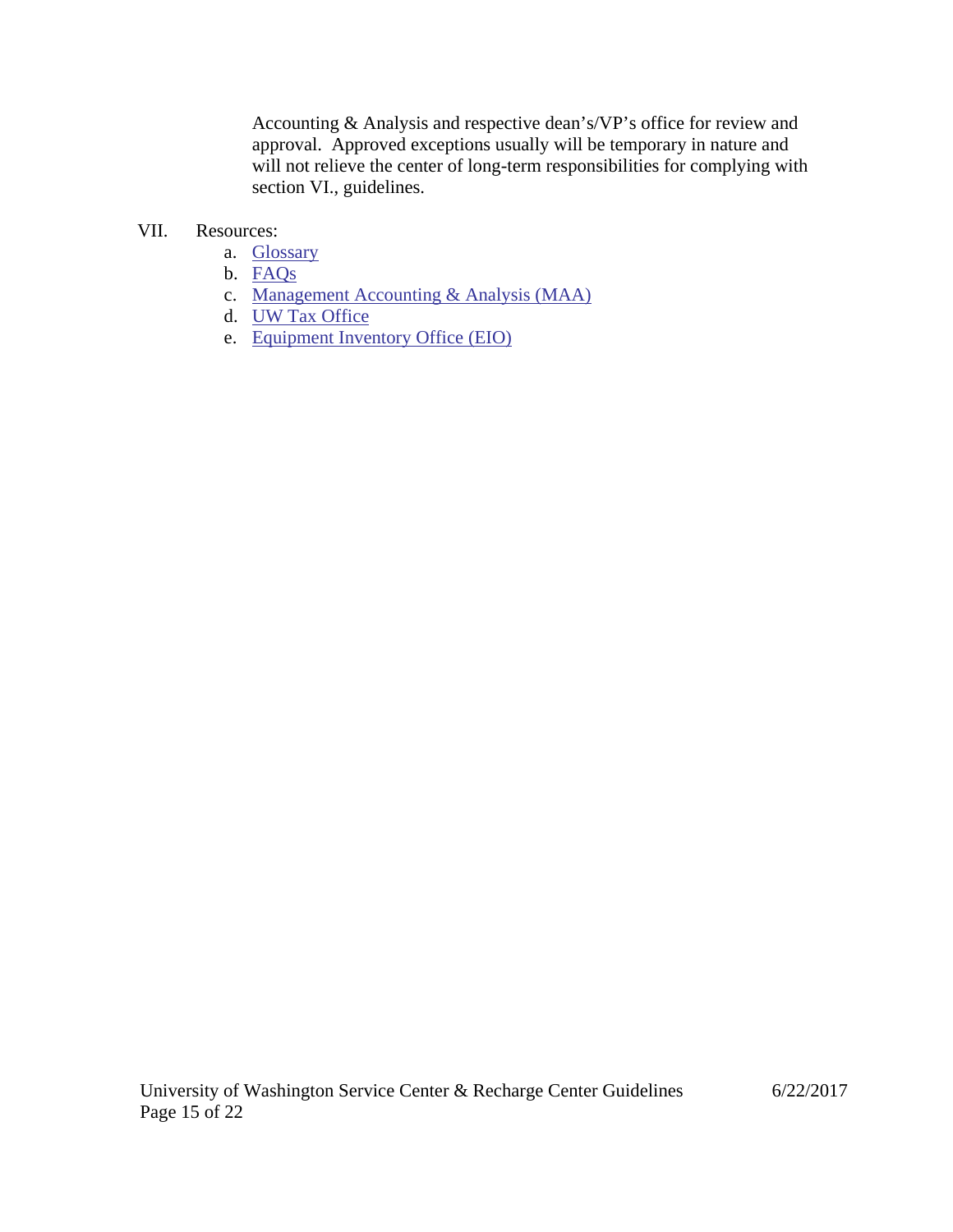## **University of Washington Service Center and Recharge Center Guidelines**

## **APPENDIX A - GLOSSARY**

<span id="page-15-0"></span>**Allowable Cost** - The costs incurred to produce the products or services the service\recharge center distributes. Costs defined as unallowable by OMB Uniform Guidance, or defined as "Unallowable Costs" below, cannot be included.

**Allocation** - The process of charging a cost, or a group of costs, to one or more individual budgets in reasonable and realistic proportion to the benefit provided or other equitable relationship. All allocation methodologies must be thoroughly documented.

**Assignment** - The process of distributing costs within a service recharge center's budget to the various products or services provided by that budget in reasonable and realistic proportion to the benefit provided or other equitable relationship. All assignment methodologies must be thoroughly documented.

**Cost Studies** - The process through which user rates are determined by estimating both the quantity of products or level of services distributed or provided and the cost of producing and/or providing the products or services. Cost studies may involve the process of allocation and assignment.

**Depreciation** - Equipment is considered depreciable if:

- the useful life is greater than 1 year, **and**
- it is used in center activities, **and**
- the cost is equal to or greater than \$5,000 per individual equipment tag number (cost includes calibration, installation, freight, trade-in, and sales & excise tax), **and**
- The item was not purchased with federal funds.

**Equipment (capital) -** Tangible property other than land, buildings, improvements other than buildings, or infrastructure with a unit cost (including ancillary costs) of \$5,000 or more which is used in operations and with a useful life of more than one year.

**Equipment (non-capital)** - Centers can purchase non-capital equipment costing less than \$5,000 on their operating budget. Centers can depreciate only capital equipment costing \$5,000 or more.

**External User** - Any entity (person or organization) external to the University that obtains products/services from a center, whose use of these products does not directly or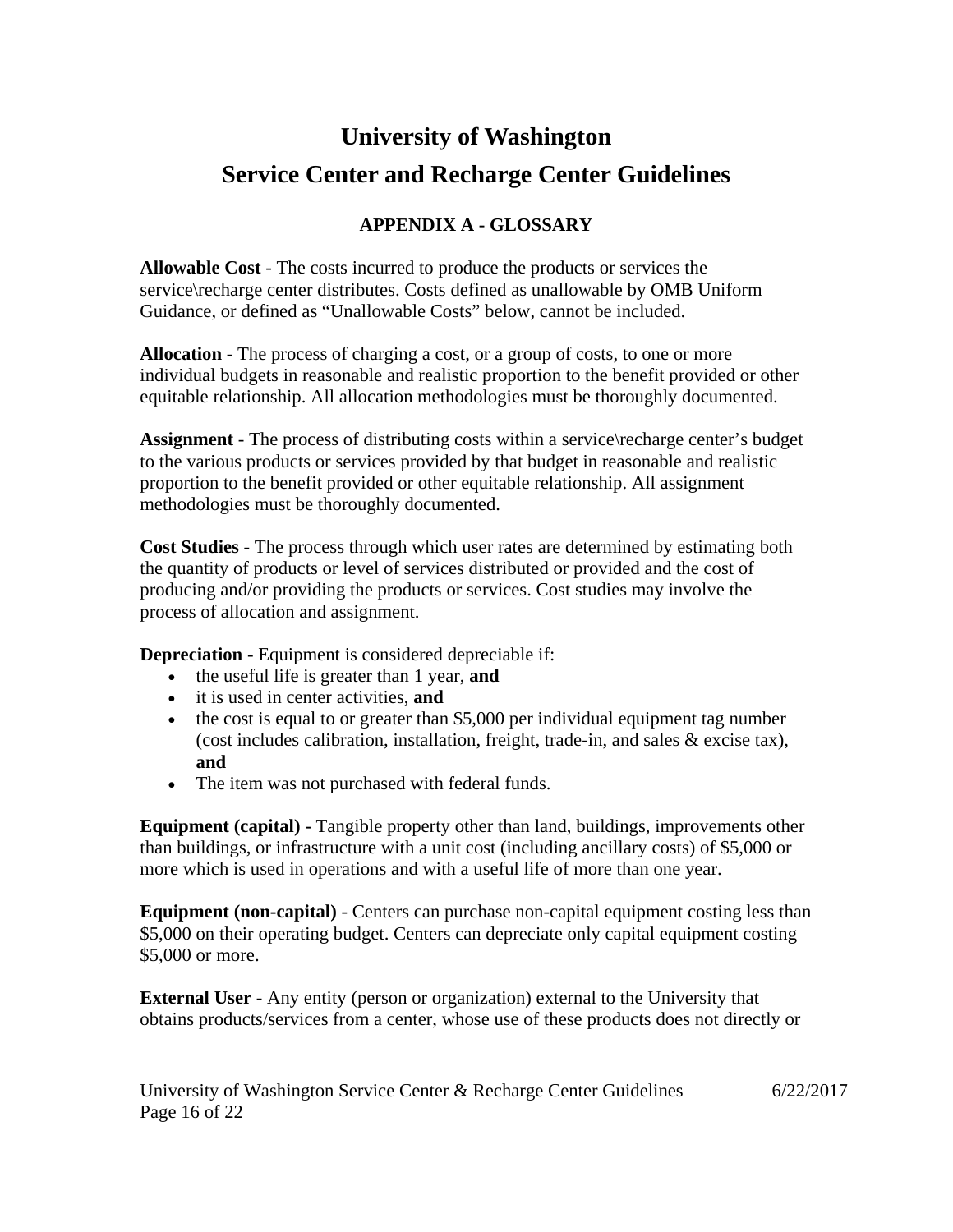indirectly benefit a specific University sponsored project, function, or activity and which are not charged to a UW budget number.

**Facilities and Administrative (F&A) Costs** - F&A costs, previously referred to as "indirect costs" represent costs that are included in the University's F&A rate which is negotiated with the Federal government and charged to sponsored agreements. Since these costs are recovered through the application of the F&A rate to sponsored agreements they cannot be included in a center's recharge rates.

**[Generally Accepted Accounting Principles \(GAAP\)](http://www.ofm.wa.gov/policy/80.20.htm)** – Generally accepted accounting principles (GAAP) are uniform minimum standards of and guidelines to financial accounting and reporting. GAAP establishes appropriate measurement and classification criteria for financial reporting. Adherence to GAAP provides a reasonable degree of comparability among the financial reports of state and local governmental units. In accordance with [RCW 43.88.037\)](http://apps.leg.wa.gov/RCW/default.aspx?cite=43.88.037), the Office of Financial Management adopts GAAP as applicable to state governments.

**[Governmental Accounting Standards Board \(GASB\)](http://www.gasb.org/)** - GASB is the source of generally accepted accounting principles (GAAP) used by state and local governments in the United States. As with most of the entities involved in creating GAAP in the United States, it is a private, non-governmental organization.

**[Institutional Overhead](https://pm.uw.edu/2y2d/oe/node/126)** - A rate calculated by the Office of Planning and Budget to reimburse the University for costs paid centrally such as rent, light, heat, etc. It is similar to, but distinct from, facilities & administrative (F&A) costs charged to grants. Unlike F&A costs, institutional overhead is charged on revenue received from external users. Internal users are not charged institutional overhead. This represents a pass through charge for the center and the center must add institutional overhead to the rates charged to external users. The institutional overhead should be added after all surcharges have been applied. [Click here to see current rates.](https://pm.uw.edu/2y2d/oe/node/126)

**Internal User** - Any entity (person or organization) internal to the University that obtains services/products from a center, whose use of these services/products directly or indirectly benefits a specific University sponsored project, function, or activity and which is charged to a UW budget number.

**Pass-Through Activity** - An activity that does not occur on a regular basis where the expenditure for a product which, for departmental convenience, is collected in one budget and then redistributed in total to one or more other budget(s). Only the invoice costs of these products are charged to other budget numbers. No additional value is added to the product.

**Service/Recharge Center (Center)** - A UW department/unit/activity/project that produces, distributes, and charges another UW department/unit/activity/project for

University of Washington Service Center & Recharge Center Guidelines 6/22/2017 Page 17 of 22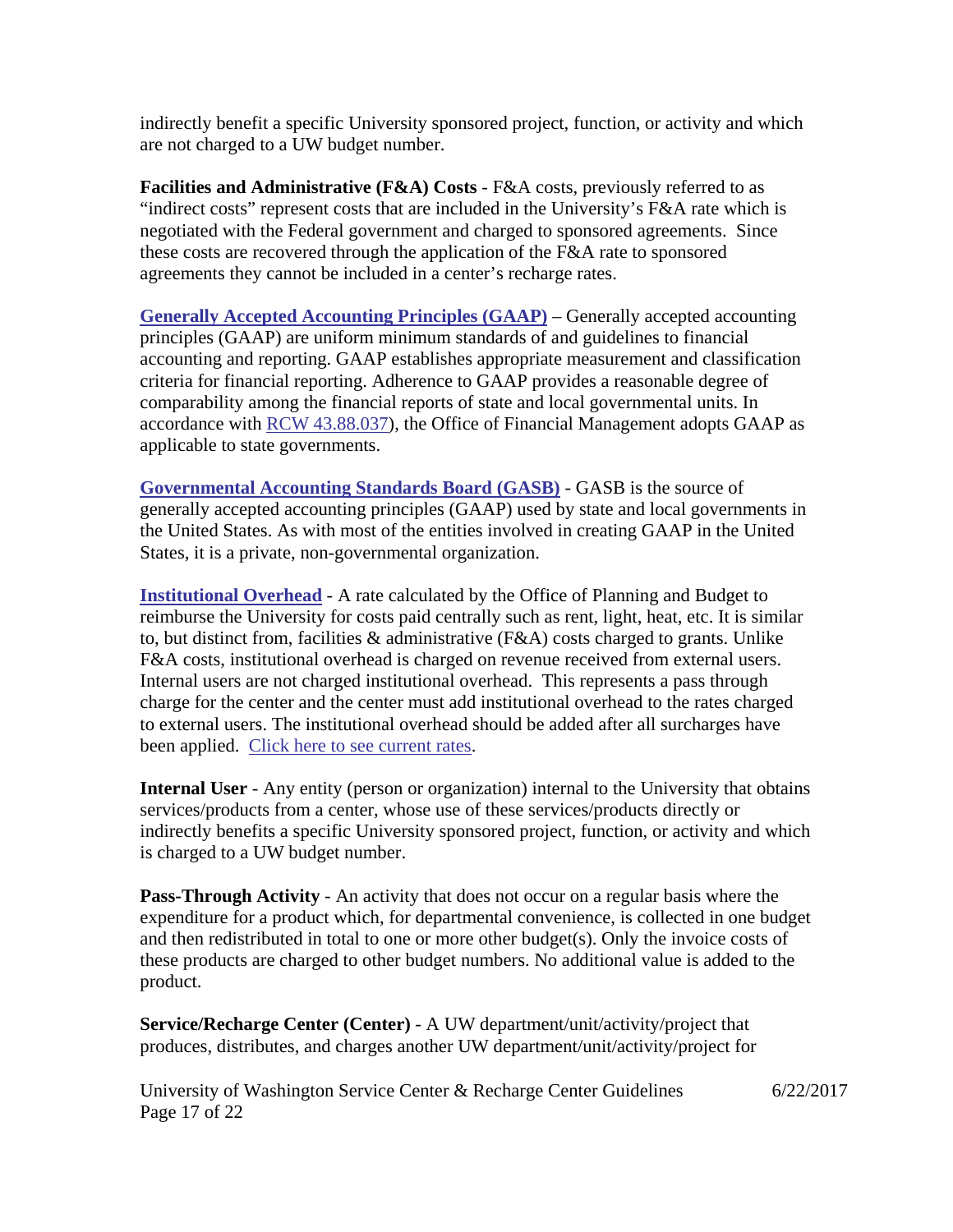services and/or products. Services and/or products are offered on a recurring basis and are charged/sold at an established rate or price. Typically, there is value added by personnel in providing the product.

**Specialized Service Facilities** – Centers involving the use of highly complex or specialized equipment or processes. The costs of these facilities include their allowable direct costs and their full allocable share of F&A costs. Note, the full allocable share of F&A costs for these facilities are excluded from the UW's negotiated F&A rate.

**Surcharge** - An additional amount that can be charged to non-UW external (not charging a UW budget) users above the cost to provide the service. The surcharge amount is determined by the center.

### **Unallowable Cost** - Costs that:

- (1) are defined as unallowable by OMB Uniform Guidance, such as entertainment, bad debt, alcohol, and public relations;
- (2) do not benefit any of the products of the center or the purpose of the budgets to be charged; and/or
- (3) are included in the UW F&A rate therefore are not allowed for purposes of developing center rates.

Unallowable costs necessary for the operation of a center must be paid from nonoperating funds of a center, e.g., depreciation recovery, surcharges to external users or other departmental funds. These costs cannot be paid from sponsored agreements.

**Unrelated Business Income Tax (UBIT) –** A federal tax imposed on income generated by sales by tax-exempt organizations (including the University of Washington) which constitute regularly carried on trades or businesses which are not causally related to achieving the University's exempt purposes.

**Working Capital** - Equal to two months (60 days) of operating expenses. This amount can be deducted from the prior year surplus when determining the amount of prior year surplus required to be carried forward into the current year's rate calculation.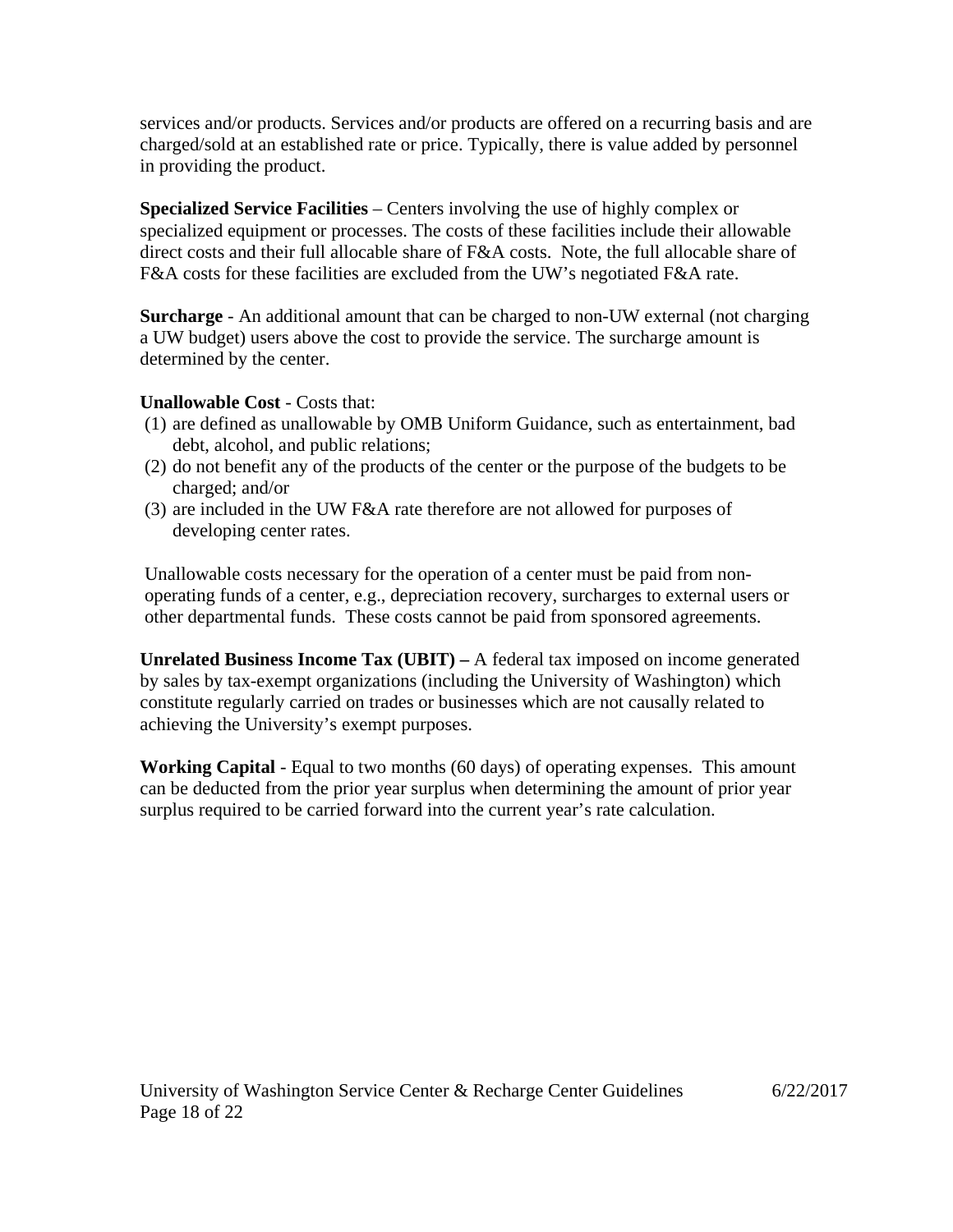# **University of Washington Service Center and Recharge Center Guidelines**

## **FREQUENTLY ASKED QUESTIONS**

- <span id="page-18-0"></span>Q: When is a service/recharge center required?
- A: When the objective is to recover the costs of providing a service and/or product by charging mostly internal users, then it is necessary to follow the service/recharge center requirements.
- Q: Why are service/recharge rate calculations and established User Rates required?
- A: Recharges are often direct costs on grants and contracts. As such, they must conform to federal requirements (OMB Uniform Guidance) for direct costs as well as specific federal requirements related to how rates/fees are established and assessed to users. In the event of an audit, documentation must exist to support these costs.

Recharges represent the distribution of costs across academic and administrative units, which affects financial reporting and analysis.

- Q: What are the implications of not establishing and submitting rate calculations?
- A: Recharges not supported by established and approved rates are considered unallowable charges to sponsored agreements. As such, charging these to sponsored agreements represents an audit risk to the University. This would result in either a repayment of those amounts (plus the associated F&A recovery) to federal and other sponsors and/or a prospective adjustment to the rate(s) being charged. Repayments will be the responsibility of the associated department.
- Q: Is there a threshold for being defined as a service center?
- A: Yes. Service centers charge \$175,000 or more annually to federally funded sponsored programs OR \$1,000,000 or more annually in total charges. Recharge centers charge less than \$175,000 annually to federally sponsored programs AND less than \$1,000,000 in total charges.
- Q: What if the users are mostly/entirely non-sponsored (non-grant)?
- A: The same requirements still apply.
- Q: What if the good/service is being provided on a non-recurring basis?
- A: Documentation of costs/rates and recording of revenues and expenses on the appropriate budget are still required. Refer to the Financial Management website on Self [Sustaining Activities](https://finance.uw.edu/toolkit/budget-management/revenue) to determine the appropriate budget classification.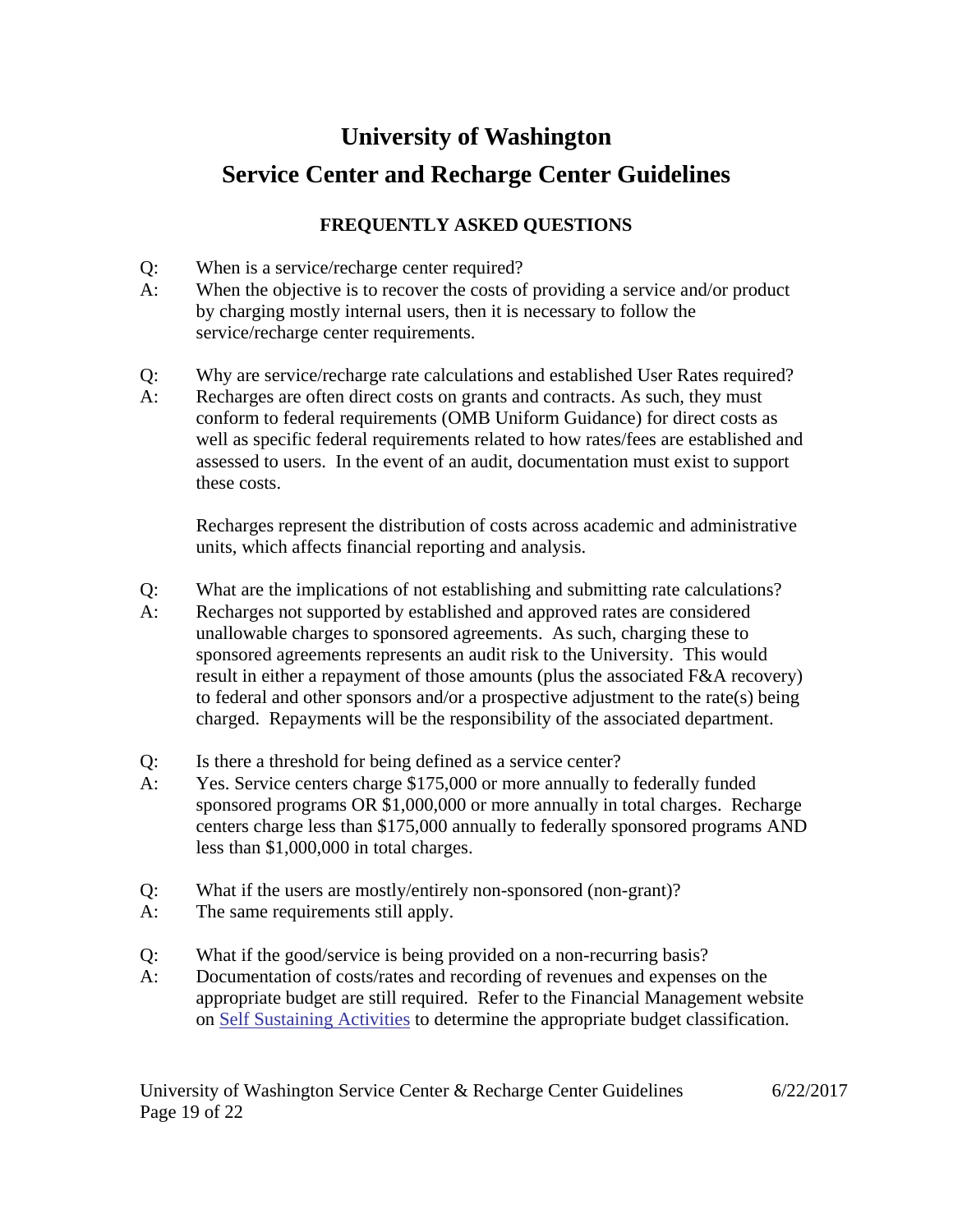- Q: What do we do if an existing budget reflects a mix of unrelated activities, only one of which is a recharge activity?
- A: Separate budgets must be established for each type of activity that exists and all expenses and revenues redistributed to the appropriate budget.
- Q: What happens if the center is established during the year?
- A: Only the revenues and expenses related to the center should be charged (moved if previously charged to another budget) to the new center budget effective the date the center was put into service.
- Q: If the costs associated with the goods/services provided are primarily or exclusively personnel time and the users are primarily or exclusively sponsored projects, when is it appropriate to operate this activity as a center (as opposed to charging an individual's salary directly to grants)?
- A: The activity should be treated as a center when the total cost of the service/product to be recovered cannot be easily distributed among the user (customer) base. For example, personnel time that varies regularly, supplies that the center consumes in the course of business, allowable equipment depreciation, space rental costs, etc.

## EQUIPMENT AND EQUIPMENT DEPRECIATION

- Q: Can depreciation expense be taken for equipment that is past its useful life but still active in use?
- A: It depends. Sometimes a center may elect to depreciate an asset over a longer period of time than the standard useful life used by the UW. If this is the case then depreciation may continue to be taken as long as the depreciation recovery does not exceed the acquisition cost or, if acquired as a gift, the fair market value determined at the time of acquisition.
- Q: If I choose not to include equipment depreciation expense (recovery) in my prices, can I still build a capital reserve?
- A: It depends. Generally the answer would be no as the equipment reserve normally can only be accumulated via depreciation recovery. However, if your center does business with external entities, i.e., those not paying with a UW budget, and there is a surcharge applied the costed rates, the surcharge recovery would be transferred to the reserve budget and some or all of it can be used to acquire new and/or replacement equipment.
- Q: How do I buy new equipment if I don't establish a capital reserve?
- A: The equipment would need to be funded through other resources such as departmental funds.

University of Washington Service Center & Recharge Center Guidelines 6/22/2017 Page 20 of 22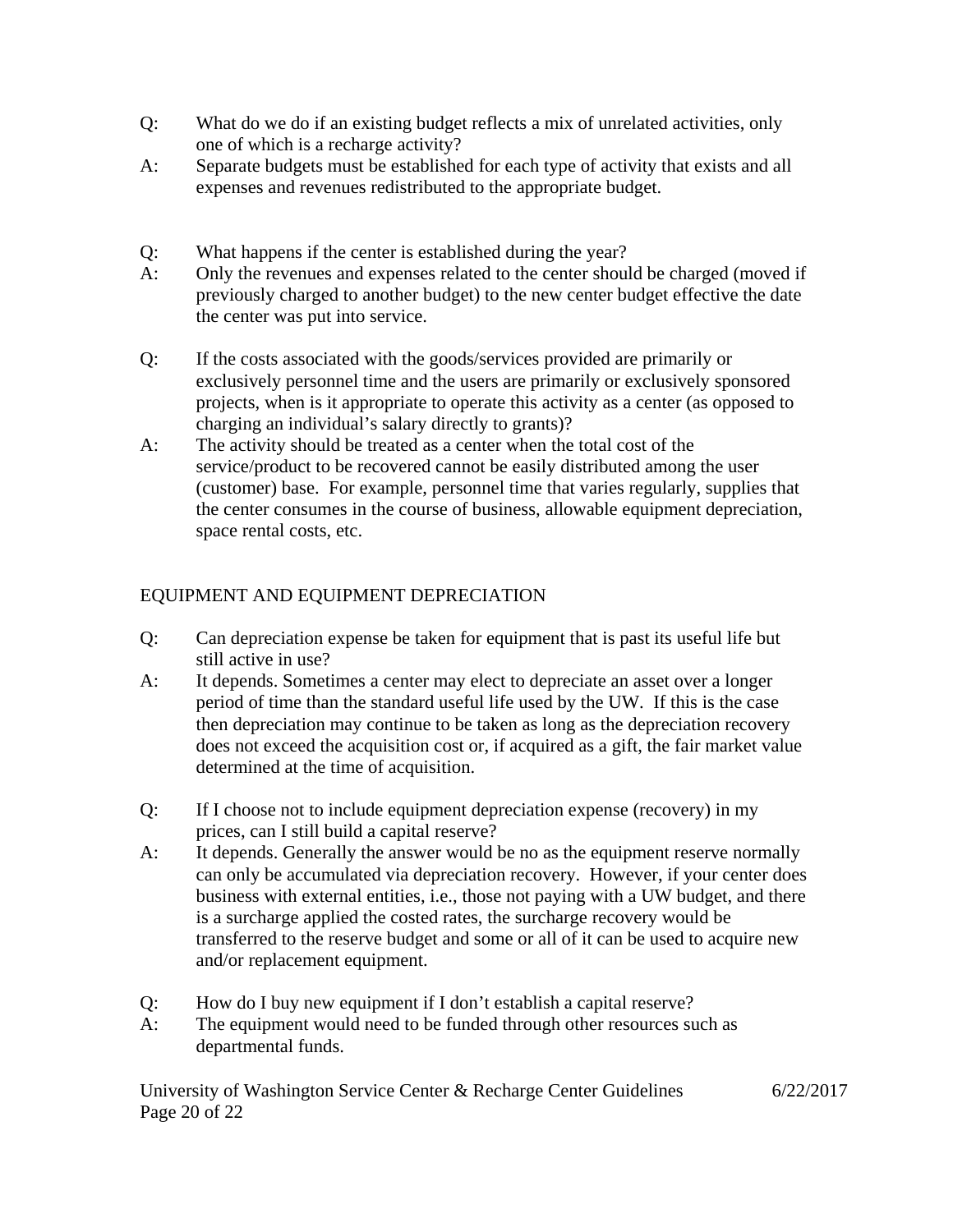- Q: What if my records for an original equipment purchase don't agree with the information in the University's asset system?
- A: You should contact the Equipment Inventory Office (EIO) to determine the course of action to be taken.
- Q: Does the cost of a capital lease get expensed over the term of the lease or depreciated over the useful life of the equipment?
- A: The total cost of the capital lease should be depreciated (straight-line) over the life of the equipment. This depreciation expense may then be used in calculating your rates.
- Q: Can I build the cost of a future replacement into my rates?
- A: No. You can only include the actual annual depreciation in the rates. However, surcharges recovered from external customers, i.e., those not using a UW budget number, can be used for future equipment replacement.

## BUDGET IMPACT

- Q: What happens if my actual expenses exceed the budgeted amounts?
- A: The budgeted amounts reflected in rate proposals represents an estimate of the cost of doing business for the rate cycle. It is normal that variances will occur due to unforeseen circumstances such as unexpected expenses, reduced demand for services, etc. The goal is to minimize these variances as much as possible. Under normal circumstances, any under/over recoveries will be rolled forward to the next open rate cycle. If over/under recoveries are substantial, centers should contact MAA to discuss potential mid-cycle rate adjustments.
- Q: Is it possible to establish user rates that differ from the calculated rate I charge?
- A: The user rate charged to internal customers (those paying with a UW budget number) can be less than or equal to the calculated rate, but cannot be greater than the calculated rate. When charging an internal customer less than the calculated rate, centers must ensure that other users are not subsidizing users paying the discounted rate. Also, rates for external customers cannot be less than the calculated rate which must also include the UW Institutional Overhead. Care must also be taken that rates for external users are market based to avoid unfair competition with the private sector. (Ref: [RCW 28.B.63.040\)](http://app.leg.wa.gov/RCW/default.aspx?cite=28B.63.040)
- Q: Do I have to submit a formal proposal if I am keeping my rates the same as the previous year?
- A: Maybe. Centers are required to submit a full rate proposal at least every two years however, if significant changes are made to the center's methodology used to calculate the rate(s), there are changes in the size or structure of the center's cost base, a significant surplus/deficit occurs and/or new services/products are

University of Washington Service Center & Recharge Center Guidelines 6/22/2017 Page 21 of 22